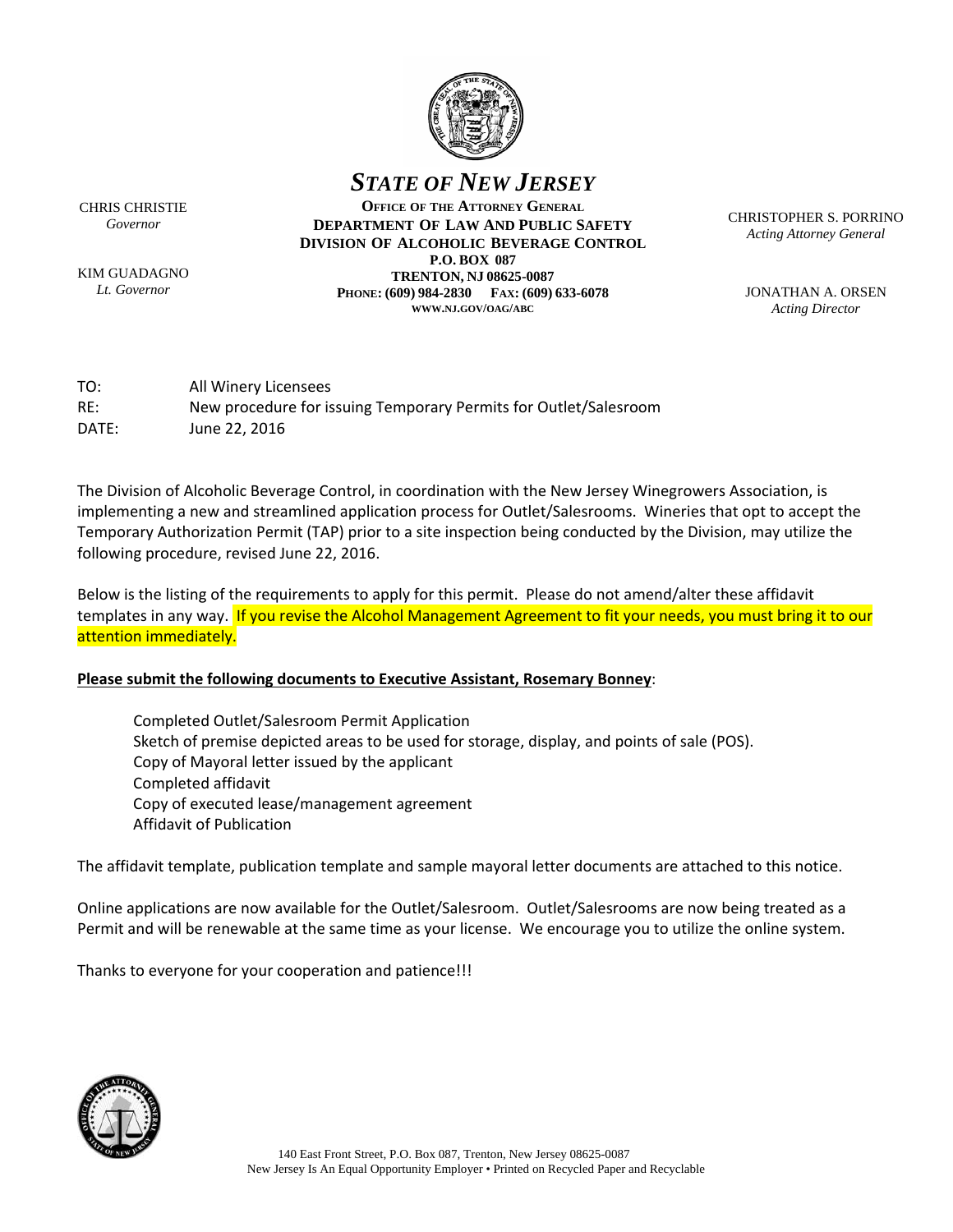

STATE OF NEW JERSEY DEPARTMENT OF LAW AND PUBLIC SAFETY DIVISION OF ALCOHOLIC BEVERAGE CONTROL P.O. BOX 087, 140 EAST FRONT STREET TRENTON, NJ 08625‐0087

#### **How to Apply for a Winery Salesroom/ Outlet Online**

Under N.J.S.A. 33:1‐10(2)(a), 33:1‐10(2)(b), 33:1‐10(2)(c) Plenary, Farm, and Out‐of‐State wineries licensed with the State of New Jersey have the privilege of operating an additional winery out/salesroom at a non‐licensed premise in New Jersey. The application can now be submitted via the Online Licensing System. NOTE: Many wineries have already registered to be a user to complete their renewal for the 2015‐2016 license term,

therefore you can log into the online licensing system and begin.

To log in to the online licensing system following this link: https://abc.lps.nj.gov/ABCPublic/Login.aspx

For licensees who have not registered the above link has a video tutorial on how to register and associate you

|                    | THE STATE OF NEW JERSEY<br><b>DEPARTMENT OF LAW &amp; PUBLIC SAFETY</b><br><b>OFFICE OF THE ATTORNEY GENERAL</b>                                                                                                                                                                                                                                                                            |
|--------------------|---------------------------------------------------------------------------------------------------------------------------------------------------------------------------------------------------------------------------------------------------------------------------------------------------------------------------------------------------------------------------------------------|
|                    | <b>OAG Hume</b><br><b>DIVISION OF ALCOHOLIC BEVERAGE CONTROL</b><br>ABC Heme 1 Centest ABC 1 Licensing/Permits                                                                                                                                                                                                                                                                              |
|                    | Email:<br>Forgot password?<br>Password:<br>Log In                                                                                                                                                                                                                                                                                                                                           |
|                    | Register<br>If you have not yet created an account, click here to register. For a video tutorial on how to register and associate your existing Licenses with your Log In Information, click here.                                                                                                                                                                                          |
|                    | DISCLAIMER: You are accessing an application belonging to the State of New Jersey, Department of Law and Public Safety. This application and data contained within is only provided for use authorized<br>by the Department of Law and Public Safety. Unauthorized or improper use of the application or data contained within may result in civil proceedings and/or criminal prosecution. |
| existing licenses. | Copyright © 2015 Computronix                                                                                                                                                                                                                                                                                                                                                                |

Once you have successfully logged into the system:



- 1. Apply for a new Permit:
- 2. Select the correct permit type for your license from the drop down: Main Menu | Product / Brand Registration | My Profile | Help Videos | Sign Out

# **Permit Application**

\* Permit Type:  $(None)$  $\blacktriangledown$ 

3. Follow the instructions to apply for the permit, there will be a question and answer section, the system will prompt you to upload certain required documents, and finally to submit and pay for the permit itself.

Contact the Division with any further questions. Please do not hesitate to disclose any issues that may be experienced with the system. Main Line: (609) 984‐2830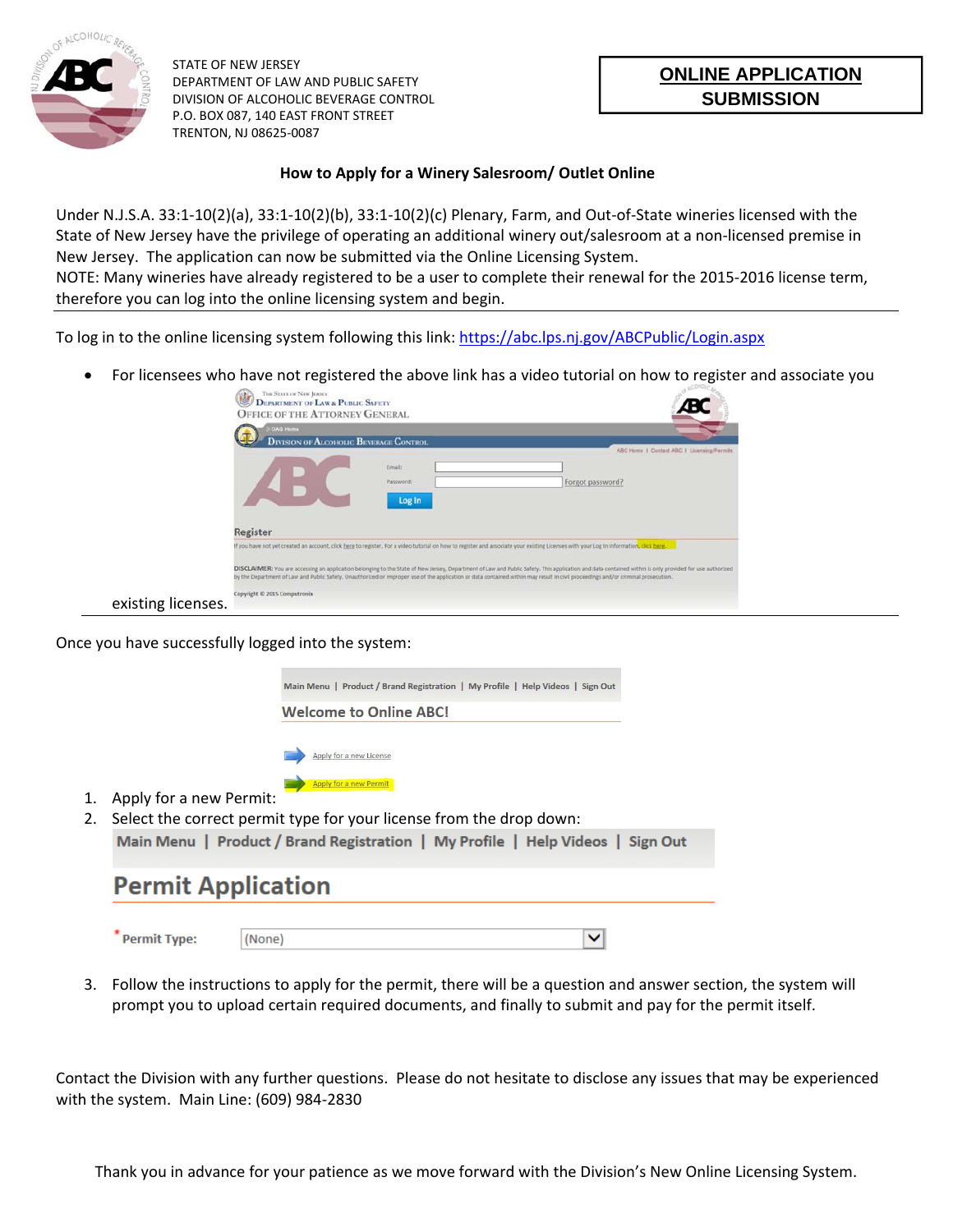# Alcohol Management Plan for Retail Outlets

Prepared by: Garden State Wine Growers Association

Effective Date: June 22, 2016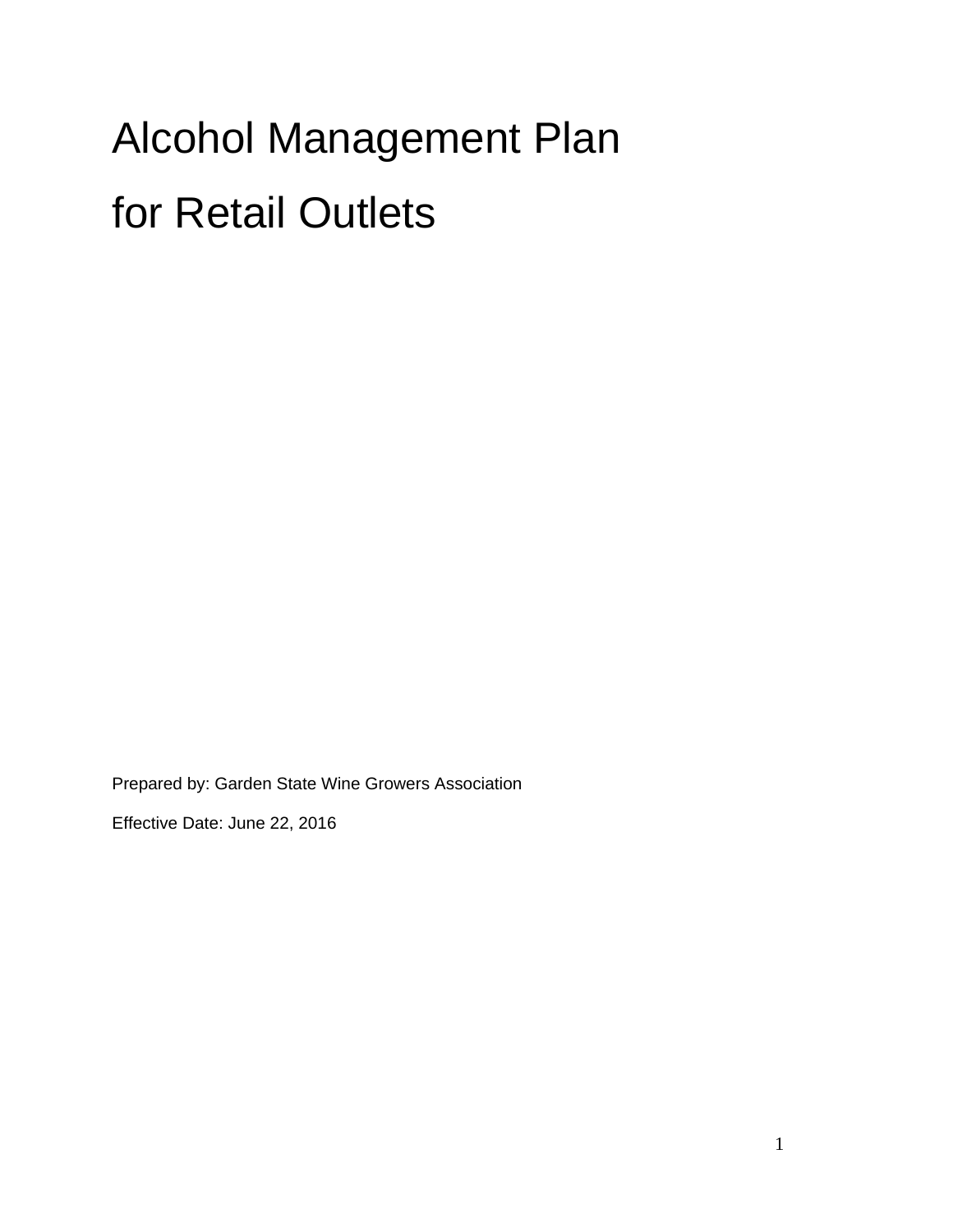#### **Alcohol Management Plan for Retail Outlets**

The New Jersey Alcoholic Beverage Control Act provides that holders of plenary winery licenses and farm winery licenses may operate retail outlets within the State of New Jersey. See N.J.S.A. 33:1-10(2)(a) and 33:1-10(2)(b). These retail salesrooms are commonly referred to as "outlets" by members· of the regulated community (hereinafter "Outlets"). The Garden State Wine Growers Association is a membership organization of the New Jersey wine industry, which includes among its members licensees that operate Outlets throughout the State (referred to herein as "Licensees" or "Winery Licensees"). A number of members operate Outlets at BYOB restaurants in the- State of New Jersey.

The State Division of Alcoholic Beverage Control ("ABC") has recommended that operators of Outlets adopt an alcohol management plan to standardize the operations of salesrooms located within this State, with a particular focus of creating standards to formalize the business relationship between wineries and owners (hereinafter "Store Owners") of the restaurants or retail stores (hereinafter "Stores") in which Outlets are located. After consultation with ABC representatives, the Association has developed the following Amended Alcohol Management Plan to govern the operation of all Outlets. All members of the Association agree to follow the standards set forth herein, and understand that the failure to do so shall result in the immediate closure of the noncompliant Outlet.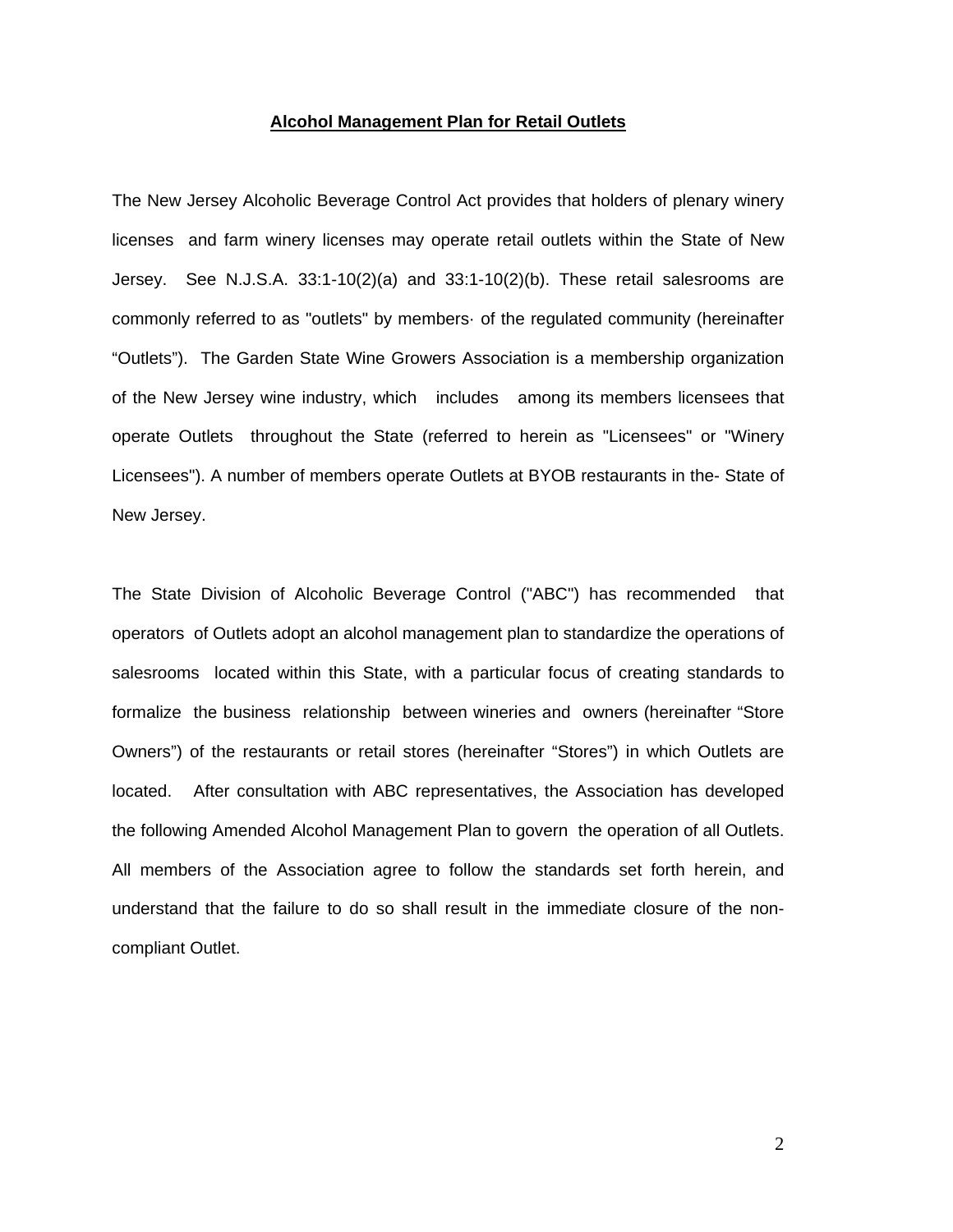1. Lease Agreement: The Licensee must enter into a lease agreement ("Lease Agreement") with the Store Owner, and for storefront outlets, with the landlord, if any. The Lease Agreement shall outline the parties' rights and obligations, as well as the payment of rent for use of the premises for the Outlet and any restocking fee to be paid by Licensee. All payments to be made by Licensee to the Store Owner must be specified in the Lease Agreement. The term of each Lease Agreement shall correspond with the expiration date of the license of the Licensee; however, the Lease Agreement may include certain renewal and/or option rights that are triggered upon the renewal of the winery license. A copy of all Lease Agreements shall be provided to the ABC upon execution, and are subject to ABC approval.

All L ease Agreements with Store Owners must include a provision that provides that the Store Owner is subject to the control and direction of the Licensee in connection with the operation of the Outlet. All Lease Agreements with Store Owners must include provision that provides that all alcohol sales activity is under the control and direction of the Licensee in connection with the operation of the Outlet. ·The termination clause in any such Lease Agreement must provide that noncompliance with the terms and standards set forth in this Alcohol Management Plan shall result in the termination of the Lease Agreement unless the deficiency is cured within a reasonable amount of time. A sample Lease Agreement is attached hereto as Exhibit A.

2. Retail Outlet Premises: Each Lease Agreement shall attach a map of the outlet premises ("Leased Premises"), specifically identifying the area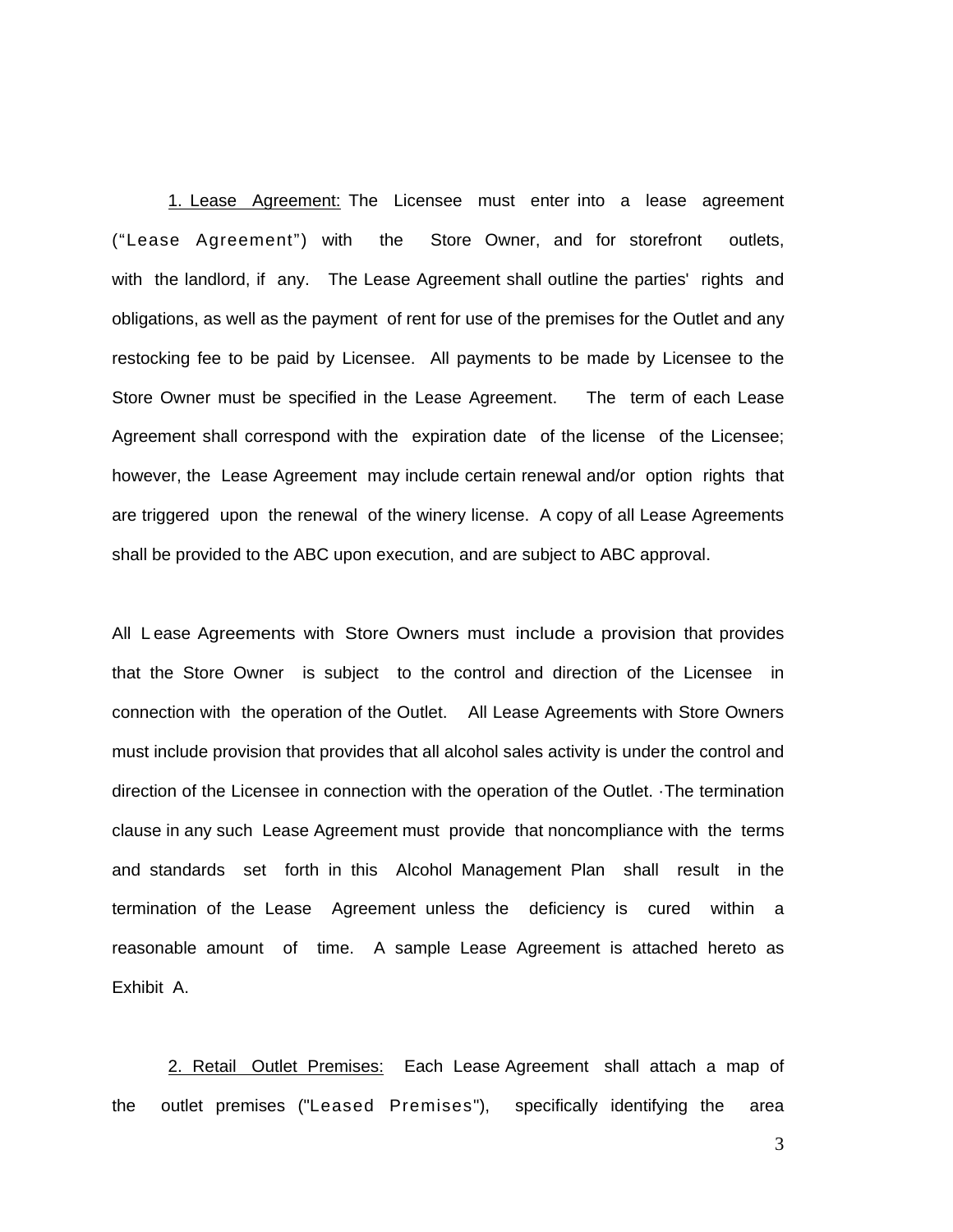which will be used for storage, sale, display and delivery of the wine. This map should also reflect all entrances and exits at the Store in which the Outlet is located, and all best efforts should be made to avoid storing or selling wine near the Store's entrances and exits. Also, the Lease Agreement shall include a narrative to describe the leased area reserved for the sale of wine, a description regarding the storage location, the area from which the wine will be sold and where it will be consumed. The narrative should also explain how the wine will remain secured on the premises in accordance with the Security Plan discussed herein. In the case of Outlets located at restaurants, to the extent possible, all wine shall be stored in one location at the restaurant and displays shall be empty bottles or bottles filled with non-alcoholic liquid. In non-restaurant outlets, wine may be displayed and maintained in a discrete area designated exclusively for the display and sales of wine, such as a wine rack or shelving, which may be accessible to the customer seeking to purchase the wine. All proposed locations for sale or storage are subject to ABC review and approval at the time of application or any amendments thereto.

3. Authorized Persons: Only authorized persons are permitted to sell wine at the Outlets, and must undergo training of the rules and regulations applicable to the operation of Outlet prior to being authorized to sell wine at the Outlet. All authorized persons shall execute a certification that indicates, in connection of the sale of wine at the Outlet, they are under the direction and control of the Licensee (Exhibit B).

In the case of retail outlets operating at Stores, the Licensee and Store Owner acknowledge that all reasonable and diligent efforts will be made to limit the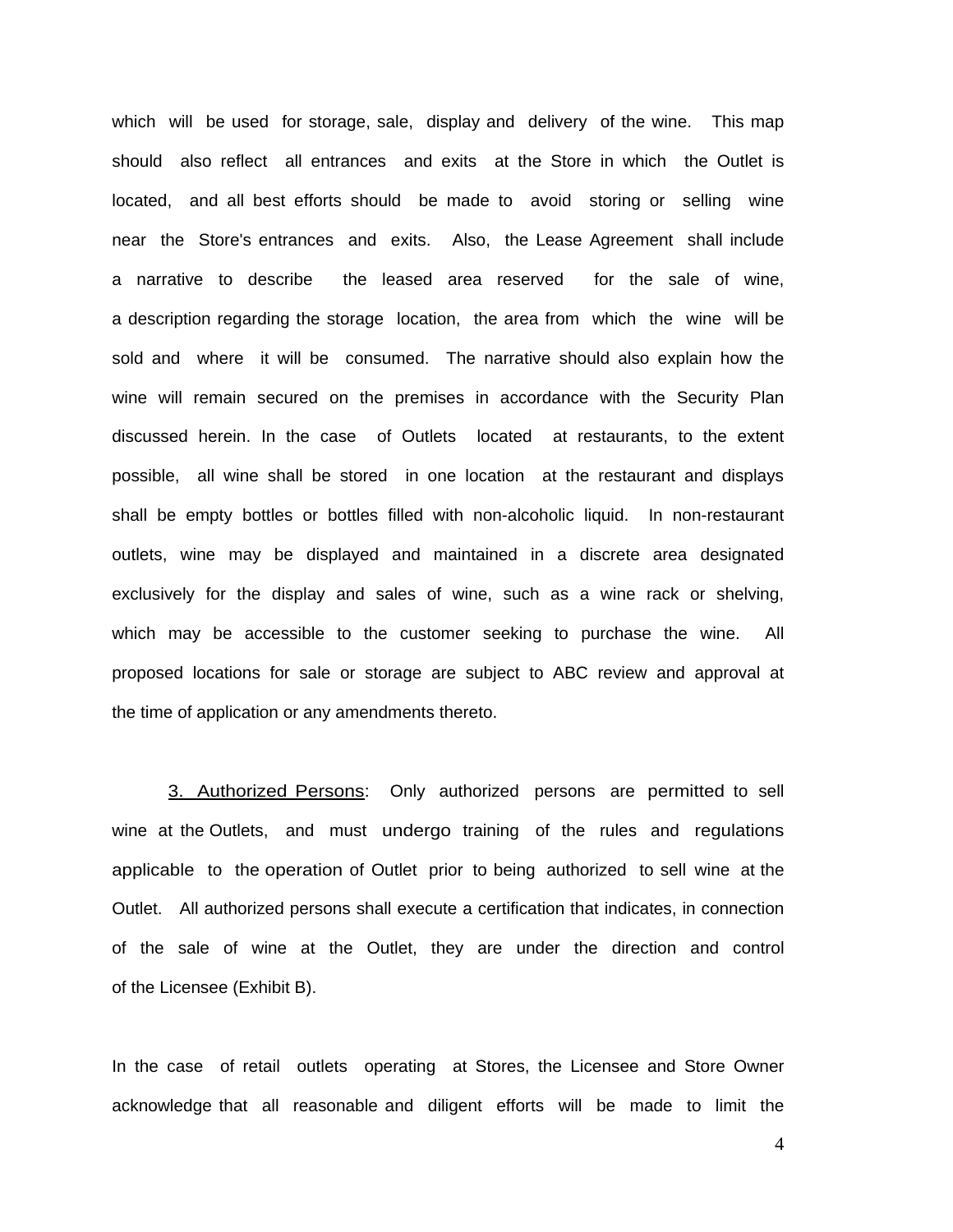amount of employees that will be authorized to provide services on behalf of both the Store and the Outlet so to promote adequate training of such personnel, and to provide direct supervision and accountability of all authorized personnel. The Outlet must be adequately staffed on a daily basis to ensure that the outlet is operated in compliance with the standards set forth in this Alcohol Management Plan. The Licensee is responsible, however, for maintaining an up-to-date E-141 form on the premises of the Outlet. (Exhibit C).

The Licensee may pay the Store Owner a restocking fee ("Restocking Fee") in order to compensate Store Owner for services performed on behalf of the Licensee. The Restocking Fee shall be set forth in the Lease Agreement and shall be a fixed amount per 750 milliliters of wine delivered to the Outlet. The Restocking Fee shall be paid to Store Owner upon delivery and shall be paid irrespective of whether that wine is eventually sold by Outlet. As such it shall not be compensation for the sale of wine but rather a fee for services by Store Owner to Licensee to maintain and operate the Outlet including but not limited to, staffing of the Outlet, tracking and maintaining inventory, maintenance of files and spreadsheets related to Outlet and provision of accoutrements necessary for the sale of wine. The fixed amount of the Restocking Fee shall not vary according the price of the wine and may only be adjusted according to the volume of the bottle delivered (for example, if a 375 ml bottle is delivered, Restocking Fee would be half the fixed 750 ml fee). Rent and the Restocking Fee, if any, shall represent all the compensation paid by Licensee to Store Owner.

4. Training/Education: Each authorized person shall undergo training prior to being permitted to sell wine at the Outlet, and thereafter shall participate in a refresher training seminar on a yearly basis, or as needed. Trainers shall be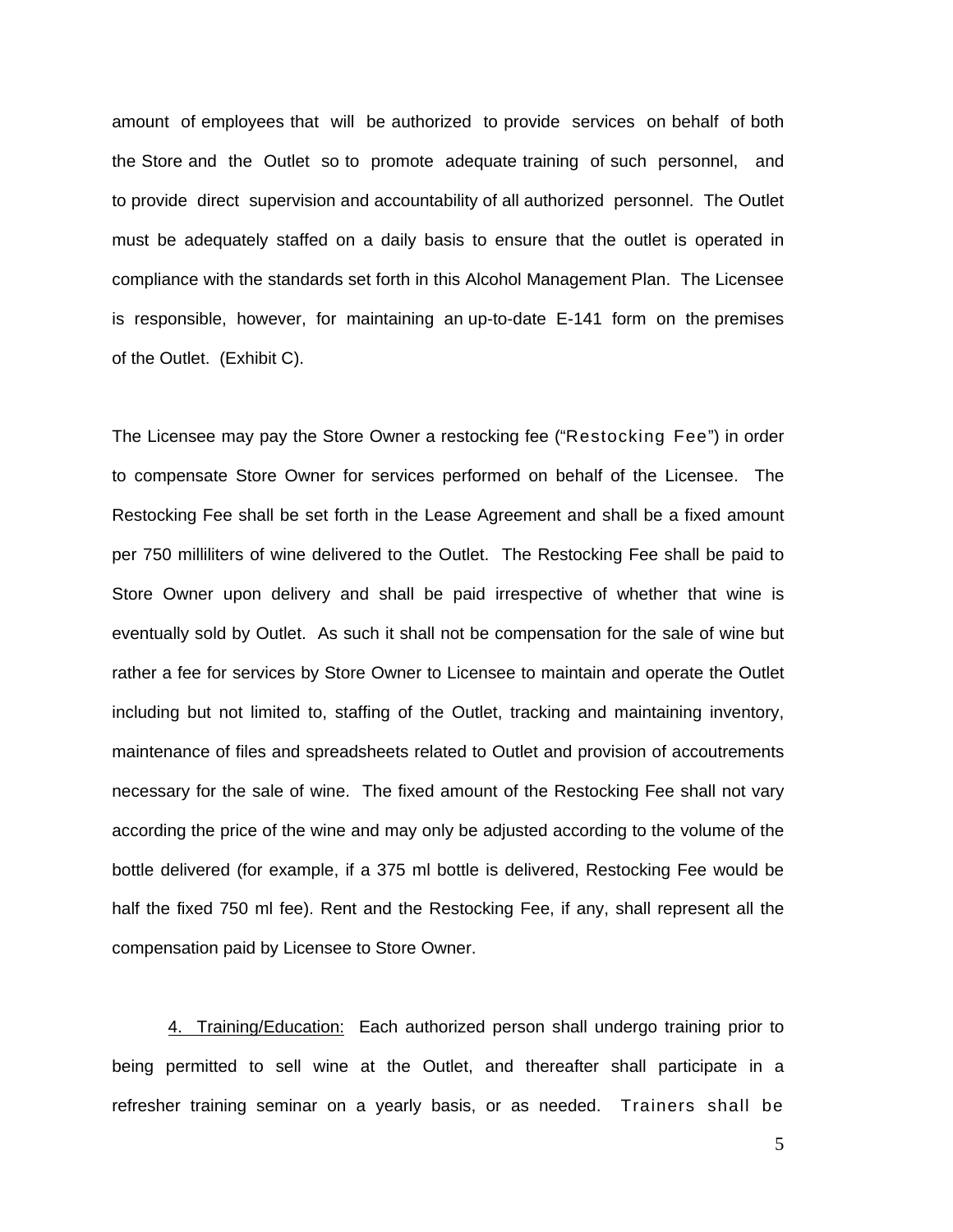certified by a nationally recognized organization for server training (i.e., TIPS, TAMS, etc.). This training shall include a detailed overview of the State's laws regarding the service of alcohol. A copy of the ABC handbook for retail operations shall be made available for review. After the successful completion of each training seminar, a certification shall executed by that authorized person, which must be  $\cdot$ available for inspection upon request of an official · or representative of ABC or local law enforcement. This training requirement applies to all Outlets of Licensees.

 5. Supervision of Outlets: The Licensee or an employee of the Licensee (who must also undergo the training similar to that for authorized persons) must conduct regular inspections of the Outlets, which from time to time shall be unannounced. Each inspection must be documented, and a record of those inspections shall be maintained by the Licensee and, in the case of Outlets located in Stores, by the Store Owner, so that those records may be made available for inspection upon request of an official or representative of ABC or local law enforcement. To the extent that there are any problems identified during a visit, an unannounced follow-up visit must occur within 10 days thereafter. If the deficiency is not cured within 10 days, all sale of wine at that Outlet must cease immediately until the violation is fully addressed, and all authorized persons undergo a training seminar. The Licensee shall also conduct regular audits of the Outlet's records and operations.

6. Sale of Wine: At all Outlets located at Stores, wine may only be sold by the bottle by authorized persons. Tastings of no more than 1½ ounce each are permitted at Outlets. If the Outlet is jointly operated with a third party, i.e. a restaurant or gift shop, then the tasting must be free of charge. If the Outlet is a storefront for the winery only,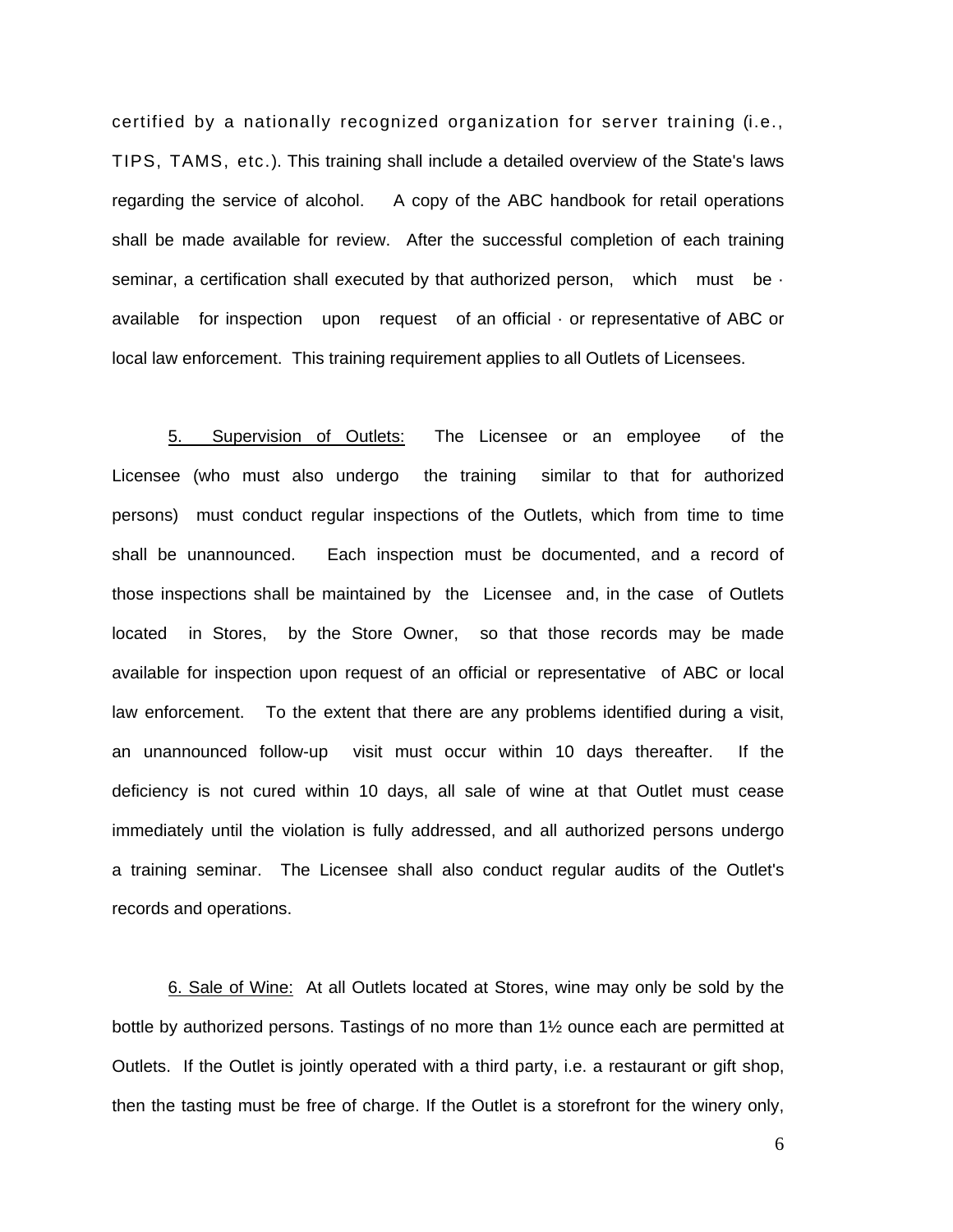then a tasting fee is permitted. Under no circumstances shall wine be sold by the glass. At restaurant outlets, authorized trained personnel, who are employees of both the outlet and the winery and who are properly listed on the E141A form and have undergone training, may, at the tableside, inform the customer that wine is available for purchase from the winery and, at the customer's direction, deliver the product in the original container to the table. At that point, the authorized trained personnel may present the wine as they would in a BYO situation including opening the bottle at the table and pouring wine into glasses. There may be no corkage fee charged. The authorized trained personnel may also, at the table in the presence of the customer, combine the wine from the original container opened at that table with other non-alcoholic ingredients in a pitcher or other container for the purposes of making sangria.

Authorized personnel shall adhere to the standard operating procedures attached hereto as Exhibit D in their daily operations of the Outlet. In particular, authorized personnel handling sales-on a particular shift must ensure that a full and complete record of all wine sales are maintained on a daily basis; · shall ensure the transfer of all cash and checks collected during that business day related to the sale of wine· in accordance with the daily operating procedures; and shall reconcile all credit card sales in accordance with the daily operating procedures. It is understood that the wine sales transactions at all outlets take place at the bonded point of sales area where the cash is retained or the credit card is swiped.

7. Adherence to State Service Law: Each Outlet location must comply with State laws regulating the service of alcohol. See, e.g. N.J.S.A 2C:33-27. A copy of the ABC handbook for retail operations shall be present on the premises of the Outlet, and each person who is selected to undergo training to be designated an authorized person shall review that handbook prior to executing the training certification identified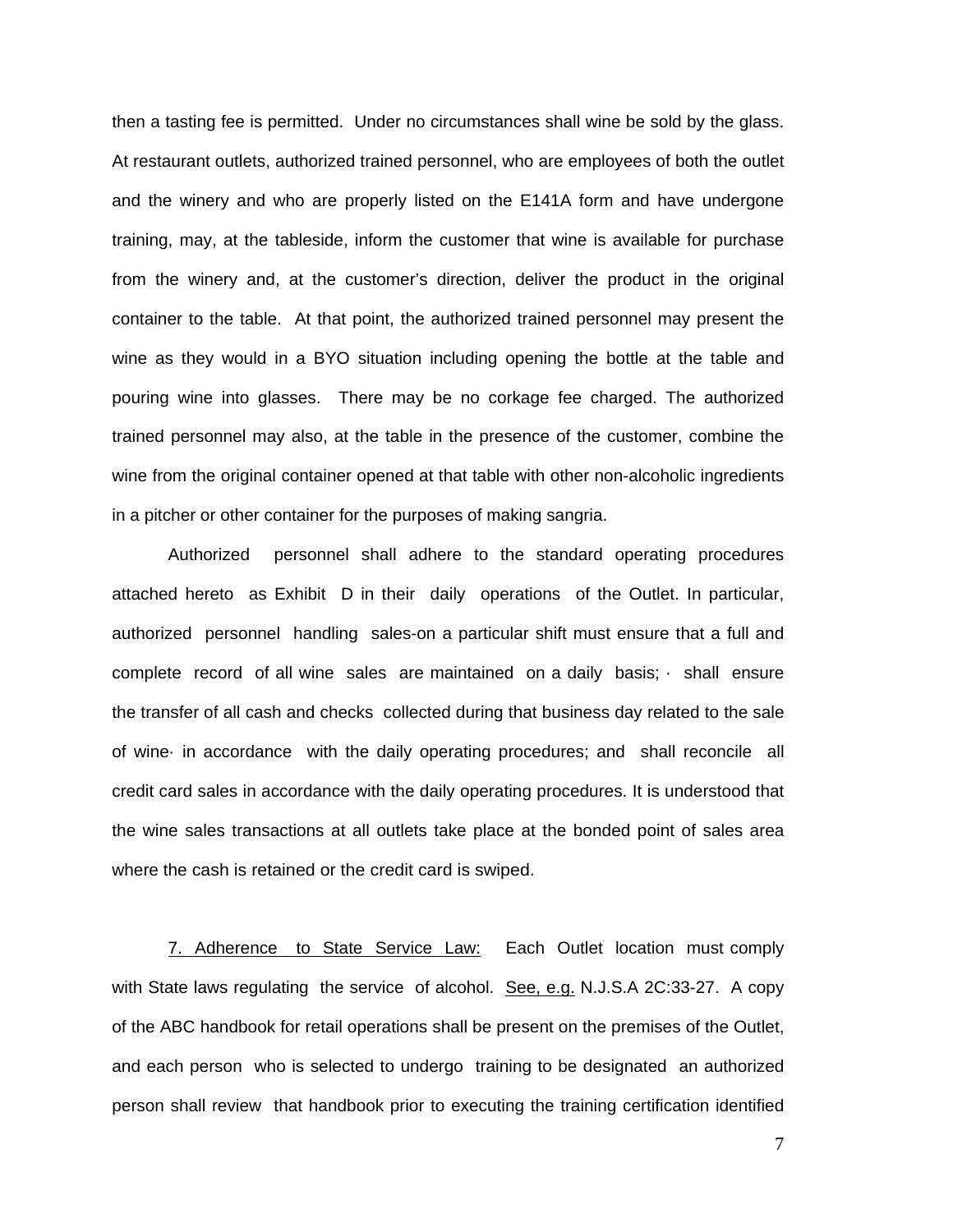above (the ABC handbook for retail operations comprehensively covers the State's service laws). All authorized personnel, as well as the Licensee and Store Owners, are responsible to ensure the following policies are implemented at the outlet:

- Wine may not be sold to anyone under the age of 21, nor shall the restaurant owner allow the drinking of alcohol by anyone under the age of 21 at the outlet location. All authorized. personnel must request identification prior to the sale of wine. Violation of this rule will result in the immediate termination of the lease agreement and subject the licensee and restaurant owner to prosecution under State law.
- Wine may not be sold to intoxicated patrons, nor may authorized personnel be permitted to sell volumes of alcohol to patrons that will allow them to drink to the point of intoxication. All authorized personnel must be made aware of the signs of intoxication (such as fumbling, change in speech volume or pace,· slurred speech, ··sleepiness,· red eyes, · excessive sweating, decreased alertness, stumbling or weaving, noticeably shallow breathing), and should also be instructed to bring· to the restaurant owner's attention or authorized personnel situations where patrons may be intoxicated.

 8. Insurance: For Outlets located at Stores, the Licensee and Store Owners are responsible for obtaining all necessary insurance to cover any and all risks associated with the operation of the Outlet. A copy of proof of insurance shall be maintained by the Licensee and Store Owners, which shall be present on the premises of the Outlet at all times and available for inspection upon request by an official or representative of ABC or local law enforcement.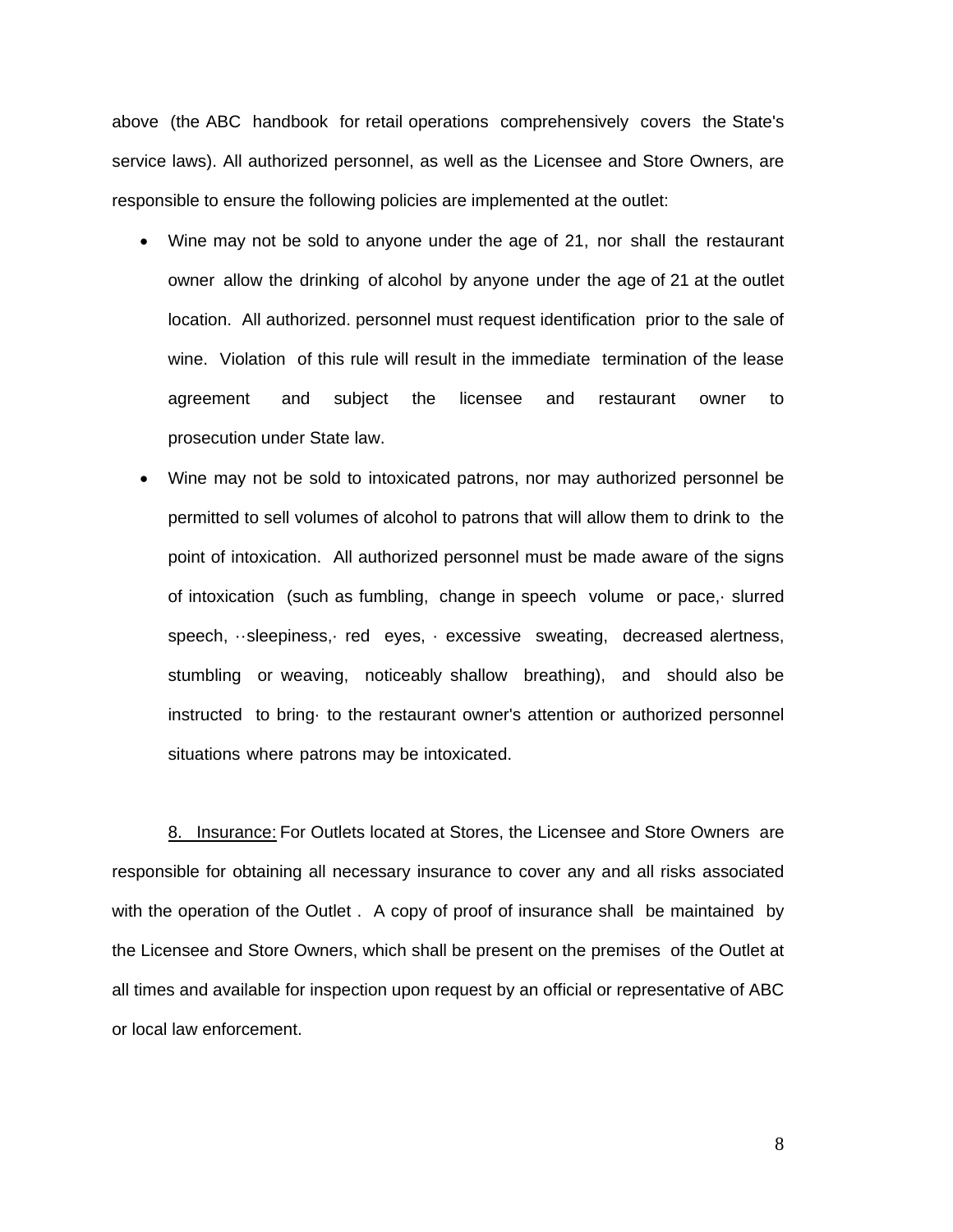9. Accounting: For Outlets located at Stores, a separate accounting system must be established by each Outlet to track the sale of wine on no less than  $a \cdot$  monthly basis, in accordance with the operating procedures set forth in Exhibit D. This accounting system must be separate and apart from the accounting system used by the Store for purposes of the Store operations. There shall also be a separate record regarding the compensation of authorized persons for services rendered at the Outlet. All books and records of the Outlet shall be available for inspection upon request by an official or representative of ABC or local law enforcement, and shall not be destroyed for at least three years (except for daily records, which shall be maintained by the licensee for a full year). The Lease Agreement shall include a term which acknowledges that the records of the Licensee maintained at the Outlet and the Leased premises are subject to warrantless searches by ABC officials or representatives.

10. Security: All wine must be stored in an approved location at the Outlet at all times. The Outlet must be locked during those times that the Outlet is not open for operation. Storage of wine does not need to be in a locked area during business hours so long as the whole store is locked upon termination of hours of operation. Authorized personnel of Winery Licensee must be on site at Outlet during hours of operation and shall maintain a record that accounts for the amount of wine located on the premise at the start of the month as well as at the end of the month (which should therefore correspond with all deliveries and sales). A record of any discrepancies must be immediately recorded, and Licensees shall be notified so that all steps necessary are taken to rectify the discrepancy.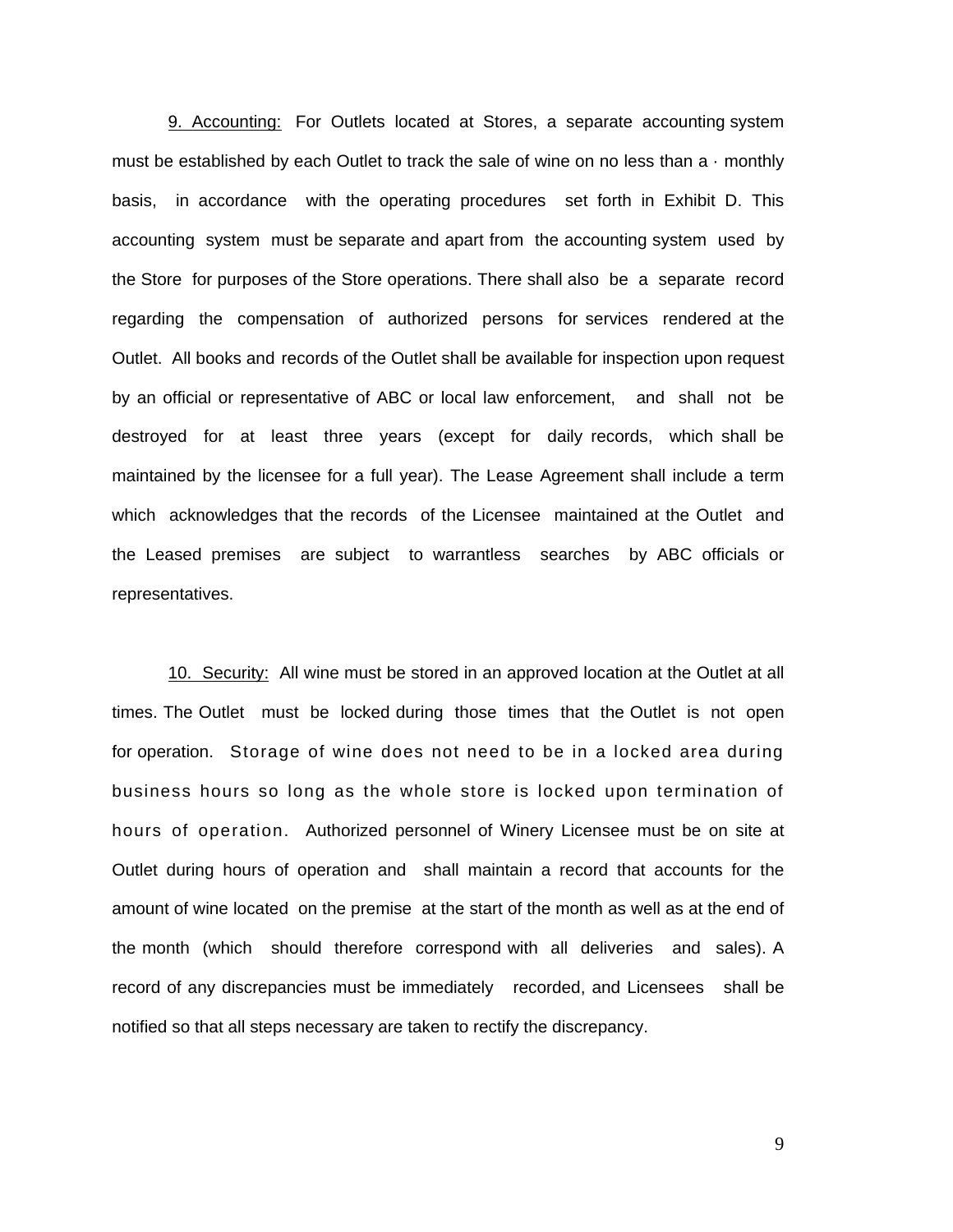11. Hours of Operation: The days and hours of operations for the Outlet shall be set forth in the Lease Agreement, and must comply with applicable State, County and local laws regulating the sale of liquor. No wine may be purchased prior to the opening of the Outlet, nor after closing. At closing time, all sales and consumption of wine at the Outlet must cease, and all members · of the general public must leave the premises. The hours of operation of the Outlet within a Store must correspond to the hours of operation of the store and the Outlet may not be open beyond the hours of operation of the store where the Outlet is located. For Outlets located at restaurants, authorized persons and employees of the restaurant may not consume any wine on premises, unless they are patrons of the Outlet or restaurant during operating hours.

12. Pre-existing Outlets: There are a number of Outlets already in operation as of the adoption of this Amended Alcohol Management Plan. For those preexisting Outlets, a ninety-day grace period shall be provided to allow them to implement this plan, which shall begin on April 1, 2013. Prior to the expiration of this grace period, all pre- existing Outlets shall provide a copy of the Lease Agreement and a list of authorized persons who have successfully undergone training to the ABC. Failure to do so shall result in the immediate closure of that Outlet.

For those pre-existing Outlets that have existing Lease Agreements in place that comply with the standards set forth herein, those Lease Agreements shall remain in force, and a copy of that Lease Agreement shall be provided along with a list of authorized persons who have successfully undergone training must be provided to the ABC within the ninety-day grace period. To the extent that an amendment to the existing Lease Agreement would be sufficient to ensure compliance with the standards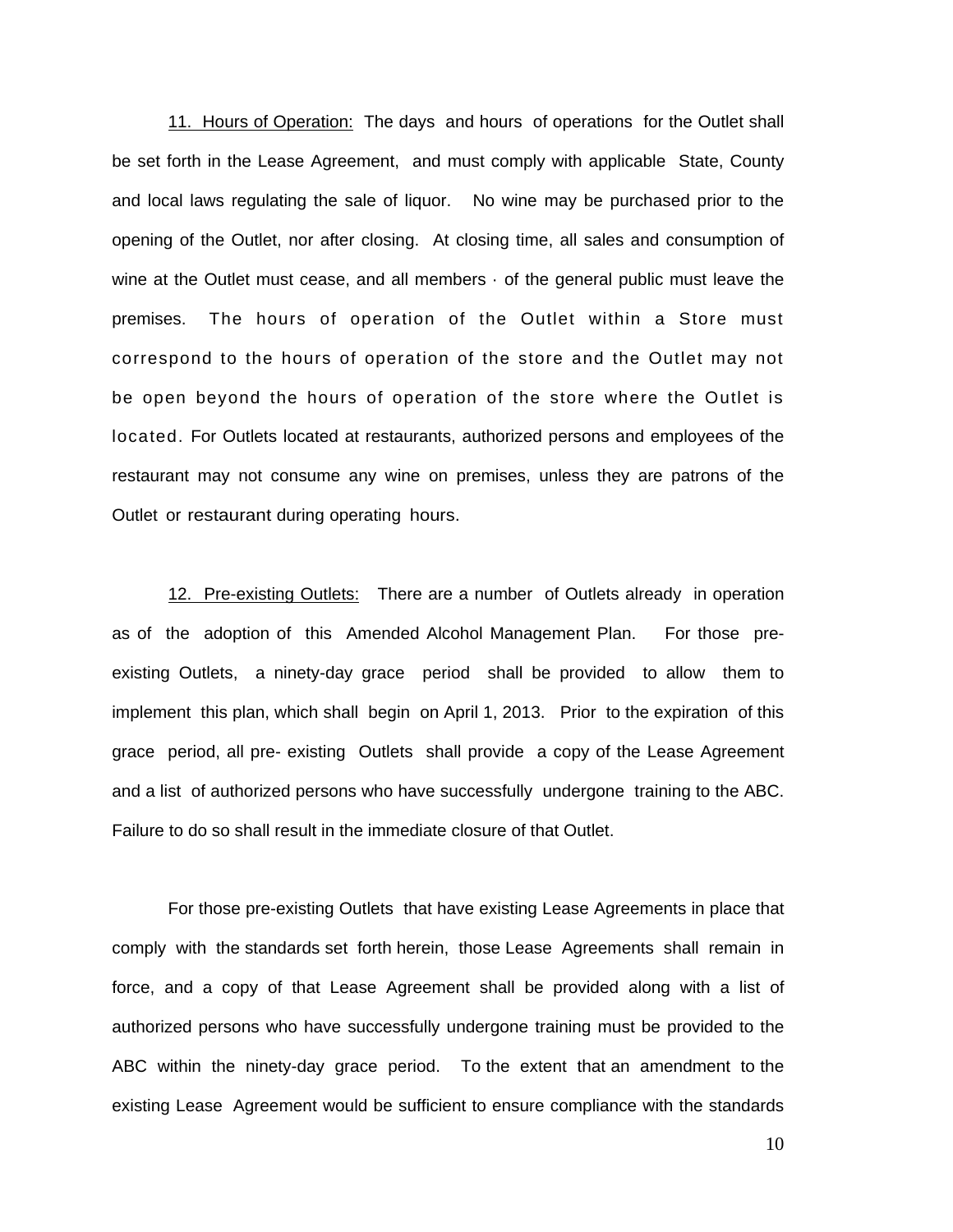set forth in this Amended Alcohol Management Plan, a copy of the existing lease and related amendment shall be provided to ABC within the ninety-day grace period, along with a list of authorized persons who have successfully undergone training in accordance with this Alcohol Management Plan.

13. Employee Records: The Licensee must maintain an updated E-141 form of authorized personnel at all times on the outlet premises. A copy of that form is attached hereto as Exhibit C, and shall be available for inspection at all times upon request by an official or representative of ABC or local law enforcement

14. Maintenance of Records: All of the aforementioned records pertaining to the operations of the Outlets must be maintained on the premises of the Outlet; with a copy to be maintained by the Licensee at the vineyard and/or winery. All records shall be made available for inspection upon request by an official or representative of ABC or local law enforcement. The Lease Agreement shall include a specific term that the records of the Outlet are subject to warrantless searches by an official or representative of ABC or local law enforcement.

15. Sales Tax: The Licensee is responsible for the payment of all sales tax related to the sale of wine at the Outlet and all related records shall be made available for inspection upon request by an official or representative of ABC or local law enforcement. In addition, all records related to the collection and payment of sales tax for the Outlet shall be maintained in accordance with requirements of the State of New Jersey Division of Taxation.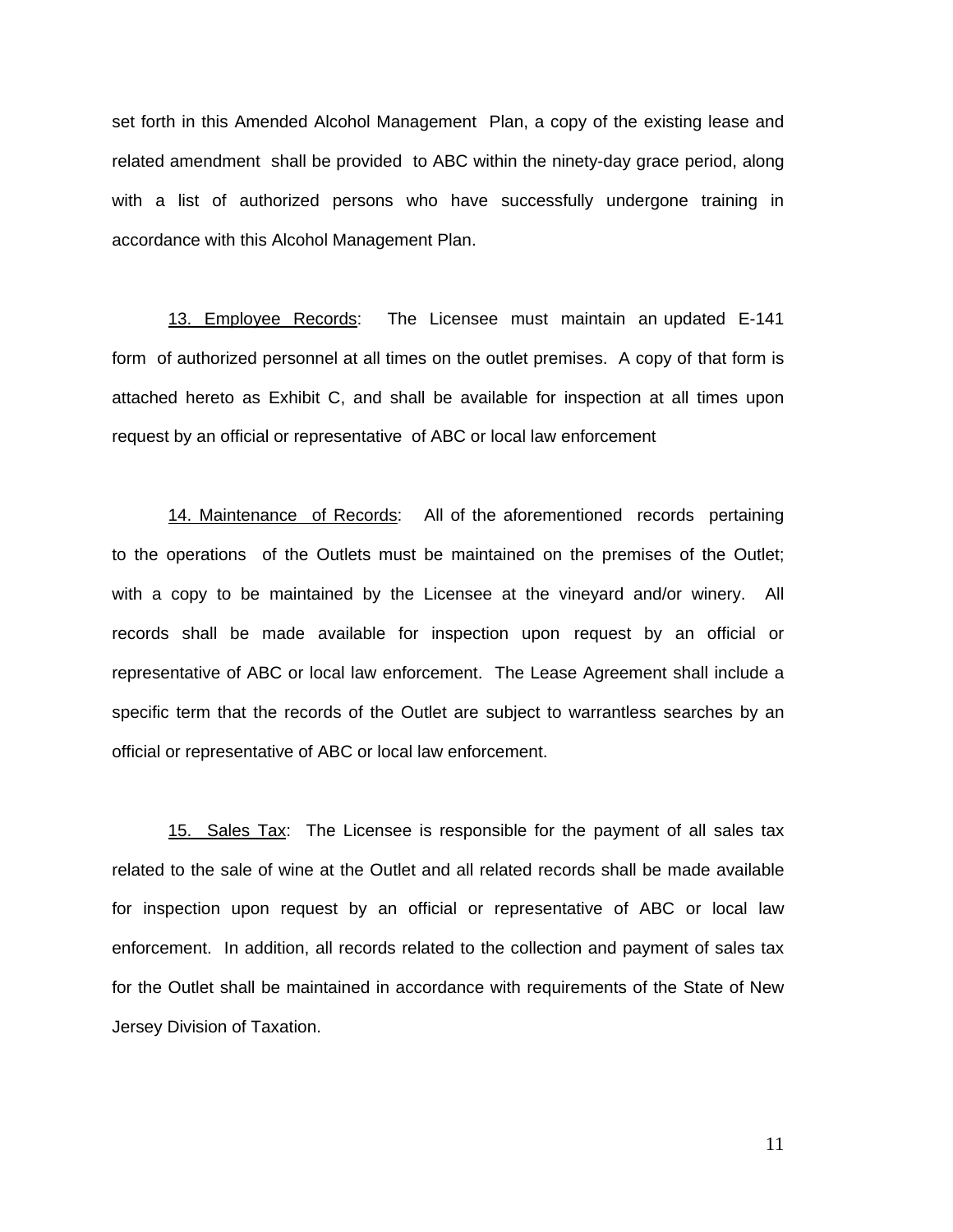16. Advertising and Promotion of Outlets: Both Licensee and the Store Owner are each permitted to promote and advertise the sale of wine at the Outlet. In any promotional materials or advertising, it must be stated clearly that the wine is being sold by the Licensee at the Outlet. The language used shall be substantially as follows – "Winery is now selling wine at Store." The Store is not permitted to state that they themselves are selling wine but that wine is being sold by Licensee at the Outlet location. Local enforcement of laws and rules related to the advertisement of alcohol sales or BYO is at the discretion of the local authorities. Promotional materials may include table tents, wine lists, wine menus and any other signage within or outside the outlet location.

17. Farm markets: A Licensee may sell wine at a farm market in one of the following ways: (a) Festival Permit – this would entitle Licensee to sell wine for the day indicated on the permit only and would require reapplication for each day Licensee wishes to sell at that market; or (b) Retail Outlet – the Licensee may designate farm market as an Outlet applying annually as they would for a traditional retail outlet, except that the Licensee must indicate in the application a particular location or stall at the market where wine sales activity will take place, any subsequent modification of which would require ABC approval. There may be more than one winery at a market so long as each has a designated stall that is their exclusive bonded area and they do not share staff.

The members of the Association hereby agree that diligent efforts will be taken to fully implement the standards set forth herein at all outlets operated within this State before the expiration of the 90 day grace period discussed above. The members of the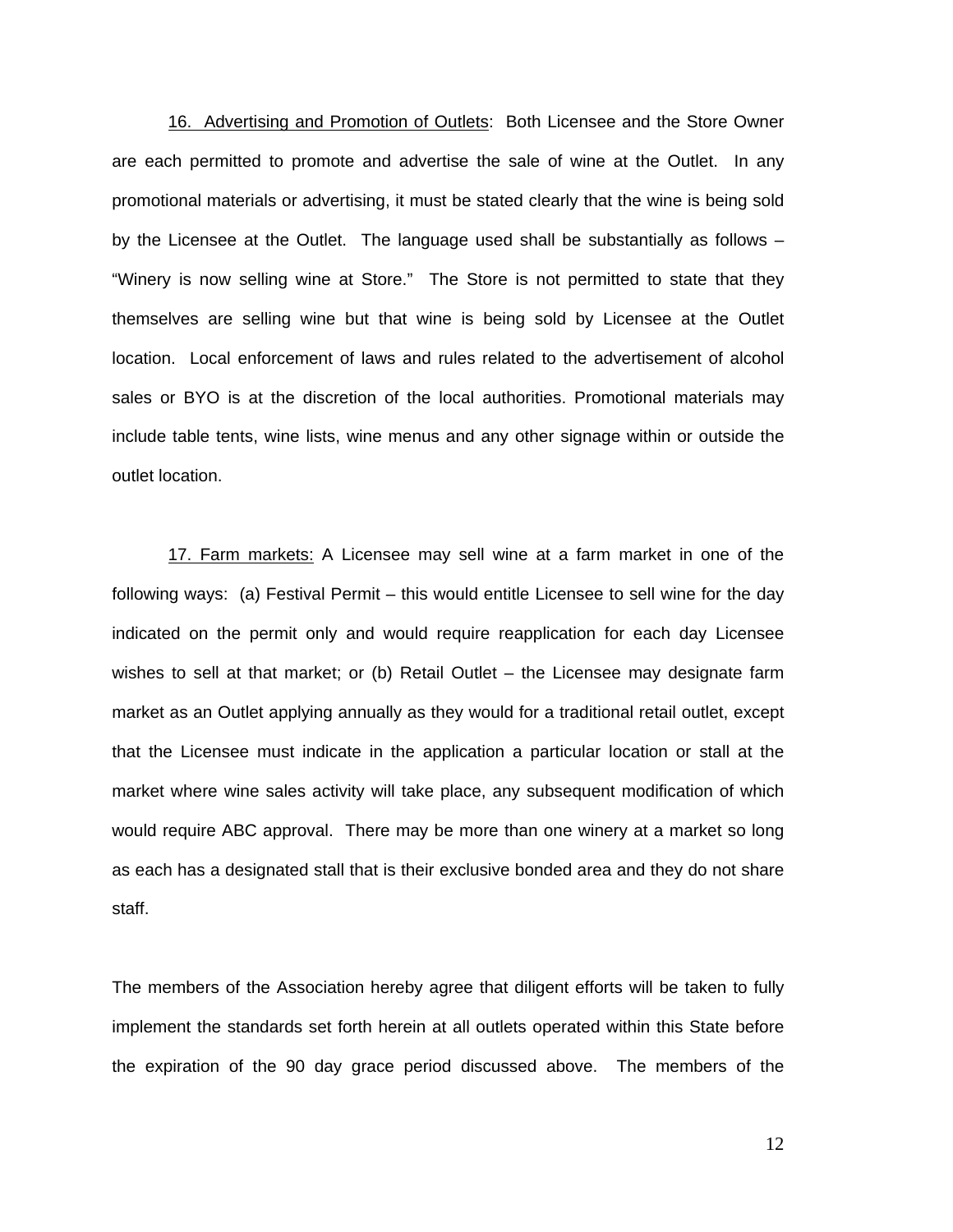Association also acknowledge and agree that complete and full compliance with this Amended Alcohol Management Plan shall constitute a special condition of their permits.

# AGREED ON BEHALF OF THE GARDEN STATE WINE GROWERS ASSOCIATION

Name : \_\_\_\_\_\_\_\_\_\_\_\_\_\_\_\_\_\_\_\_\_\_\_\_\_\_\_

Title:\_\_\_\_\_\_\_\_\_\_\_\_\_\_\_\_\_\_\_\_\_\_\_\_\_\_\_\_\_

Date:\_\_\_\_\_\_\_\_\_\_\_\_\_\_\_\_\_\_\_\_\_\_\_\_\_\_\_\_\_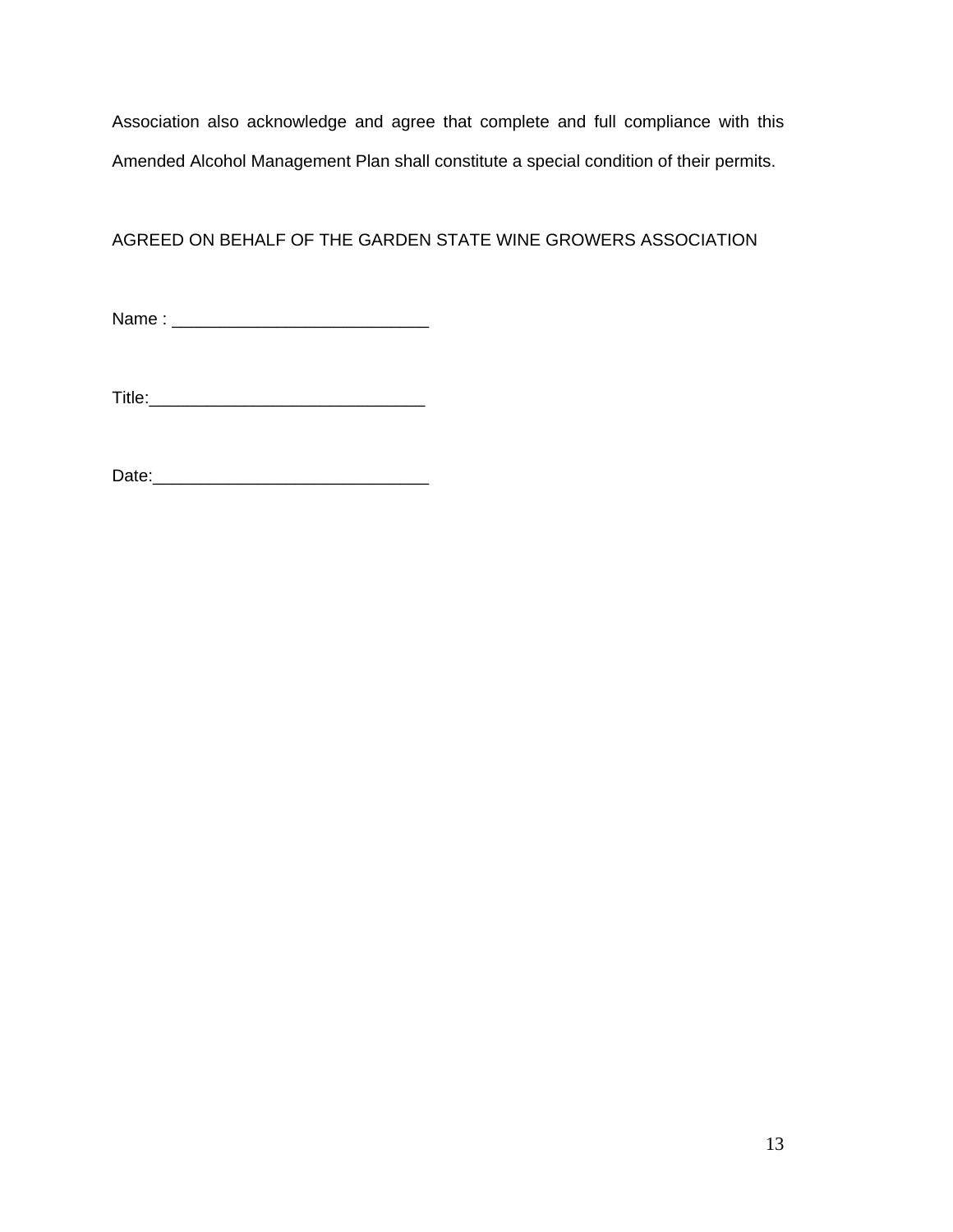#### LEASE AGREEMENT

**WHEREAS,\_\_\_\_\_\_\_\_\_\_\_\_\_\_\_\_\_\_\_\_\_**, with a business address of \_\_\_\_\_\_\_\_\_\_\_\_\_\_\_\_\_\_\_\_\_\_\_\_\_, holds a plenary winery license issued by the State of New Jersey (hereinafter referred to as "Winery Licensee").

**WHEREAS,** Winery Licensee's plenary winery license shall expire on June 30, 20\_\_.

**WHEREAS,** State law permits holders of plenary or farm winery licenses to operate retail winery outlets ("Outlets") for the sale of wine at restaurants and retail stores ("Stores"), see N.J.S.A. 33:1-10;

**WHEREAS, \_\_\_\_\_\_\_\_\_\_\_\_\_\_\_\_\_\_\_\_\_**, with an address of ("Store Owner") operates\_\_\_\_\_\_\_\_\_\_\_\_\_\_\_\_\_\_, a restaurant within a municipality that permits the operation of BYOB restaurants or a store within a municipality the permits the sale of alcohol;

**WHEREAS,** Store Owner would like to enter into a lease agreement with the Winery Licensee to provide for the operation of an Outlet to sell the Winery Licensee's wine at its Store.;

**WHEREAS,** Winery Licensee is interested in operating a Outlet at the aforementioned Store;

**IT IS** on this day of , 20, Winery Licensee and Store Owner hereby agree as follows:

*1.* **DESCRIPTION OF LEASED PREMISES**: The Winery Licensee's outlet will be located at \_\_\_\_\_\_\_\_\_\_\_\_\_\_\_\_\_\_\_\_\_\_\_\_\_\_\_\_\_\_\_, and shall be referred to herein as the "Leased Premises." As the attached map of Leased Premises demonstrates, approximately \_\_\_ square feet will be leased by the Winery Licensee for the Outlet's operations. The area leased for the storage of wine is highlighted in blue, and area leased for the display and sale of wine is highlighted in yellow. In addition to the areas leased by the Winery Licensee, the map also designates in green those areas where consumption of the wine sold by the Outlet is authorized by the Store Owner pursuant to the Store Owner's BYOB privileges. *(NOTE: please ensure to include any outdoor eating area of the Store that may be from time to time available for use by patrons).*

Store Owner shall be solely responsible for the payment of any costs related to the operation of the Store , including but not limited to the payment of utility bills, phone bills, or any other related expenses that are required for the Store's operations.

2. **TERM OF THE LEASE:** This Lease shall commence on **The term of this Lease** Agreement shall correspond with the expiration date of the license of the Winery Licensee; however, upon renewal of the license of the Winery Licensee, this Lease Agreement shall automatically renew for a series of one (1) year terms, beginning the date of that renewal, unless notice of termination is given by either party within sixty (60) days of the expiration of the then current term.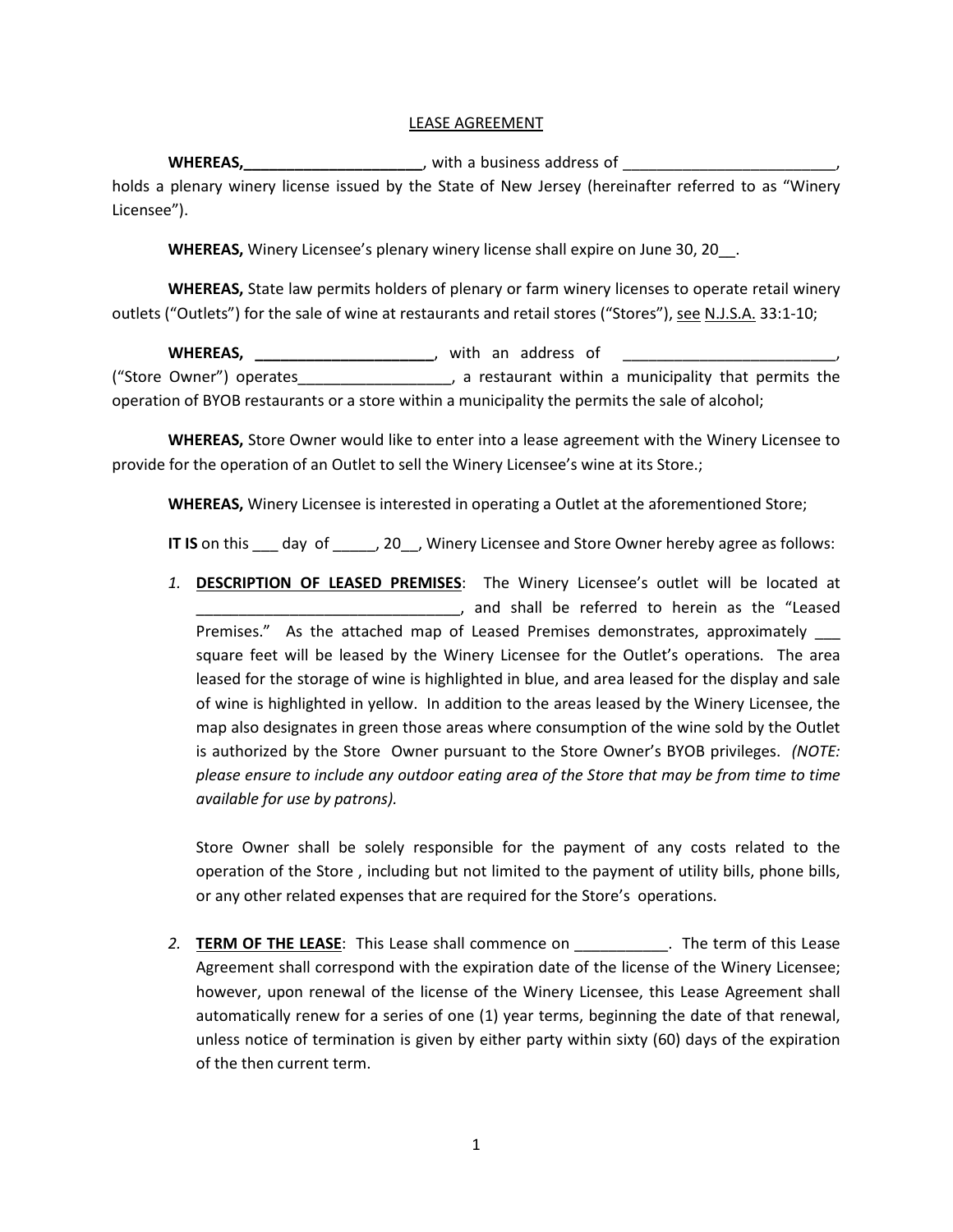- *3.* **PERMITTED USES**: The Winery Licensee shall use and occupy the Leased Premises for the business operations of the Outlet.
- **4. RENT**: The Winery Licensee shall pay the Store Owner rent in the amount of \$\_\_\_\_\_ per month in consideration for the use and occupation of the Leased Premises for the operations of the Outlet. This rent payment shall be provided on the first day of each month.
- 5. **RESTOCKING FEES:** The Winery Licensee shall pay to Store Owner Restocking Fees in the fixed amount \$\_\_\_\_\_ per 750 milliliters of wine delivered as set forth in the Alcohol Management Plan as compensation for services and staffing related to the operation of the Outlet. Restocking Fees shall be paid upon the delivery of the bottle of wine to the Store Owner.
- *6.* **COMPLIANCE WITH ALCOHOL MANAGEMANT PLAN**: The Winery Licensee and Store Owner agree to fully comply with the Alcohol Management Plan for Outlets, which sets forth guidelines for the operations of Outlets. The standards and guidelines set forth in the Alcohol Management Plan shall be incorporated herein.
- *7.* **DIRECTION AND CONTROL**: As noted in the Alcohol Management Plan, the Winery Licensee and Store Owner hereby acknowledge that all authorized personnel involved in the operations of the Outlet are under the direction and control of the Winery Licensee. Authorized personnel shall receive compensation for their services separate and apart from the compensation they receive for services related to the operations of the Store.

All wine must be stored in a secure location at the Outlet at all times, and the Store must be locked during those times that the Outlet is not open for operation. The Store Owner and/or authorized personnel shall maintain a record that accounts for the amount of wine located on the premise at the start of the month as well as at the end of the month (which should therefore correspond with all deliveries and sales). The Store Owner shall maintain a record of any discrepancies, and provide the Winery Licensee with notice of any discrepancies so that all steps necessary are taken to rectify the discrepancy.

- 8. **TRAINING/EDUCATION**: The Winery Licensee and Store Owner agree that all authorized personnel shall undergo training prior to being authorized to serve wine at the Outlet, in accordance with the standards set forth in the Alcohol Management Plan; thereafter, each authorized person shall participate in a refresher training seminar on a yearly basis.
- 9. **INSPECTIONS**: The Winery Licensee and Store Owner acknowledge that the Outlet shall be subject to warrantless searches and inspections by ABC officials or authorized government representatives. A record of inspections shall be maintained by the Store Owner, and a copy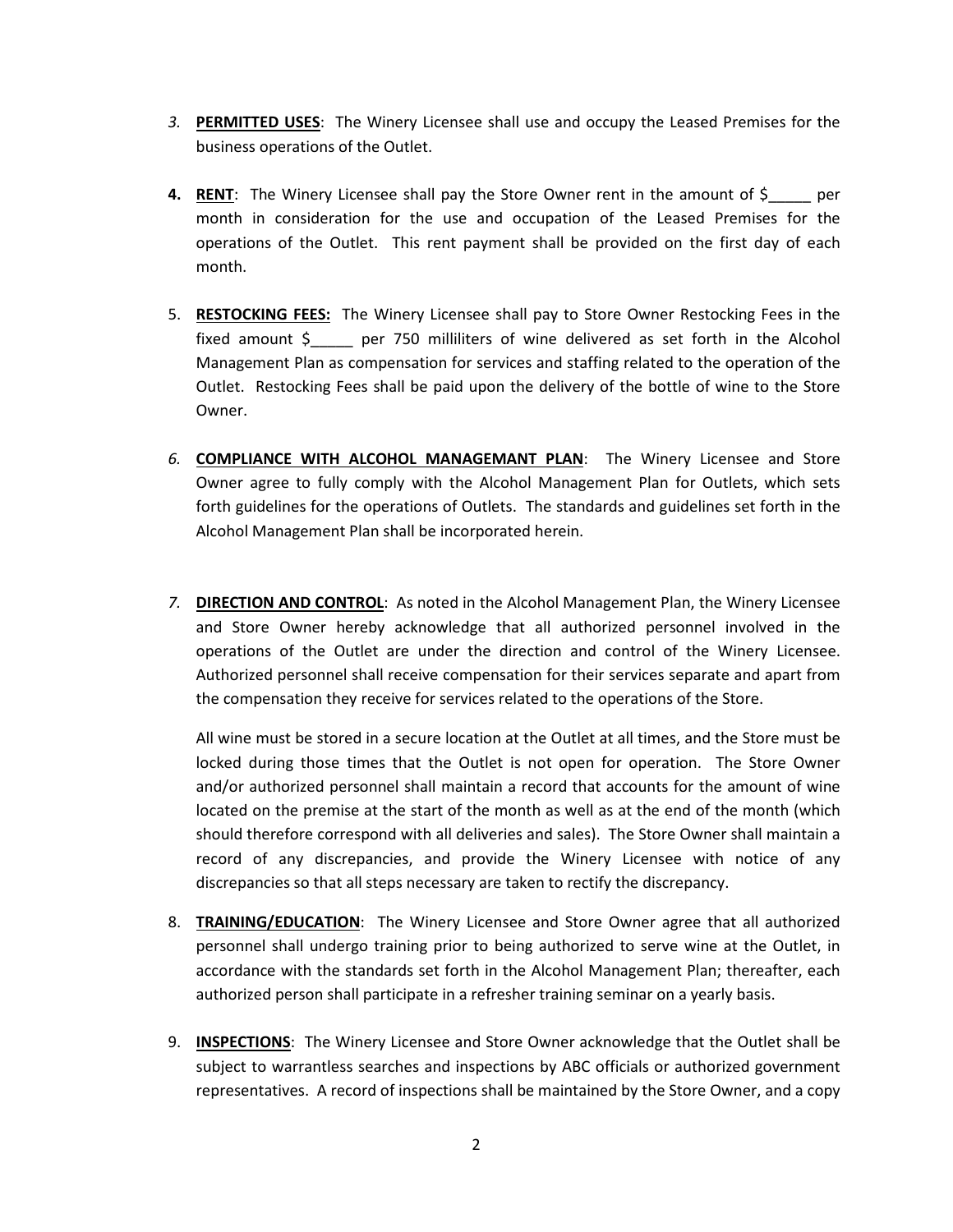of any inspection reports and all citations shall be presented to the Winery Licensee immediately upon receipt.

- 10. **PROHIBITED USES**: The Winery Licensee and Store Owner agree to implement policies to ensure compliance with the State's service laws, as specifically provided by the Alcohol Management Plan.
- 11. **RECORDS**: The Winery Licensee and Store Owner agree to maintain the records identified in the Alcohol Management Plan, and acknowledge that those records shall be subject to warrantless inspections upon demand by the official or representative of ABC or local law enforcement.
- 12. **CONDUCT OF BUSINESS**: The Winery Licensee and Store Owner agree and acknowledge that only authorized persons will be permitted to sell wine on behalf of the Outlet to the patrons of the Store in which the outlet is located, pursuant to the guidelines set forth in the Alcohol Management Plan. The Outlet's hours of operations shall be as follows: \_\_\_\_\_\_\_\_\_\_\_\_\_\_\_\_\_\_\_\_\_\_\_\_\_\_\_\_\_\_\_\_\_\_\_\_\_\_\_\_*.* Under no circumstances may the sales of wine occur prior to the opening of the Outlet, or after. At closing, all consumption of wine at the leased premises must cease, and all members of the general public must leave the premises. Wine shall not be consumed on the leased premises prior to opening or after the closing of the Outlet.
- 13. **COMPLIANCE WITH GOVERNING LAW**: The Winery Licensee and Store Owner agree and acknowledge that the sale of wine at the Outlet will be conducted in accordance with applicable State, County and local laws.
- 14. **SUBLEASE AND ASSIGNMENT**: The Store Owner agrees not to sublease, assign or otherwise encumber its rights under this lease agreement.
- 15. **REPAIRS**: The Store Owner agrees to maintain the Leased Premises so not to interfere with or disrupt the operations of the Outlet, and shall be solely responsible for any repairs which may become necessary for the structure in which the Leased Premises is located. All repairs related to the operation of the Outlet, however, shall be the responsibility of the Winery Licensee.
- 16. **PAYMENT OF SALES TAX**: The parties acknowledge that it is the responsibility of the Winery Licensee to ensure the payment of all sales tax, and retention of any and all sales tax records in accordance with State law.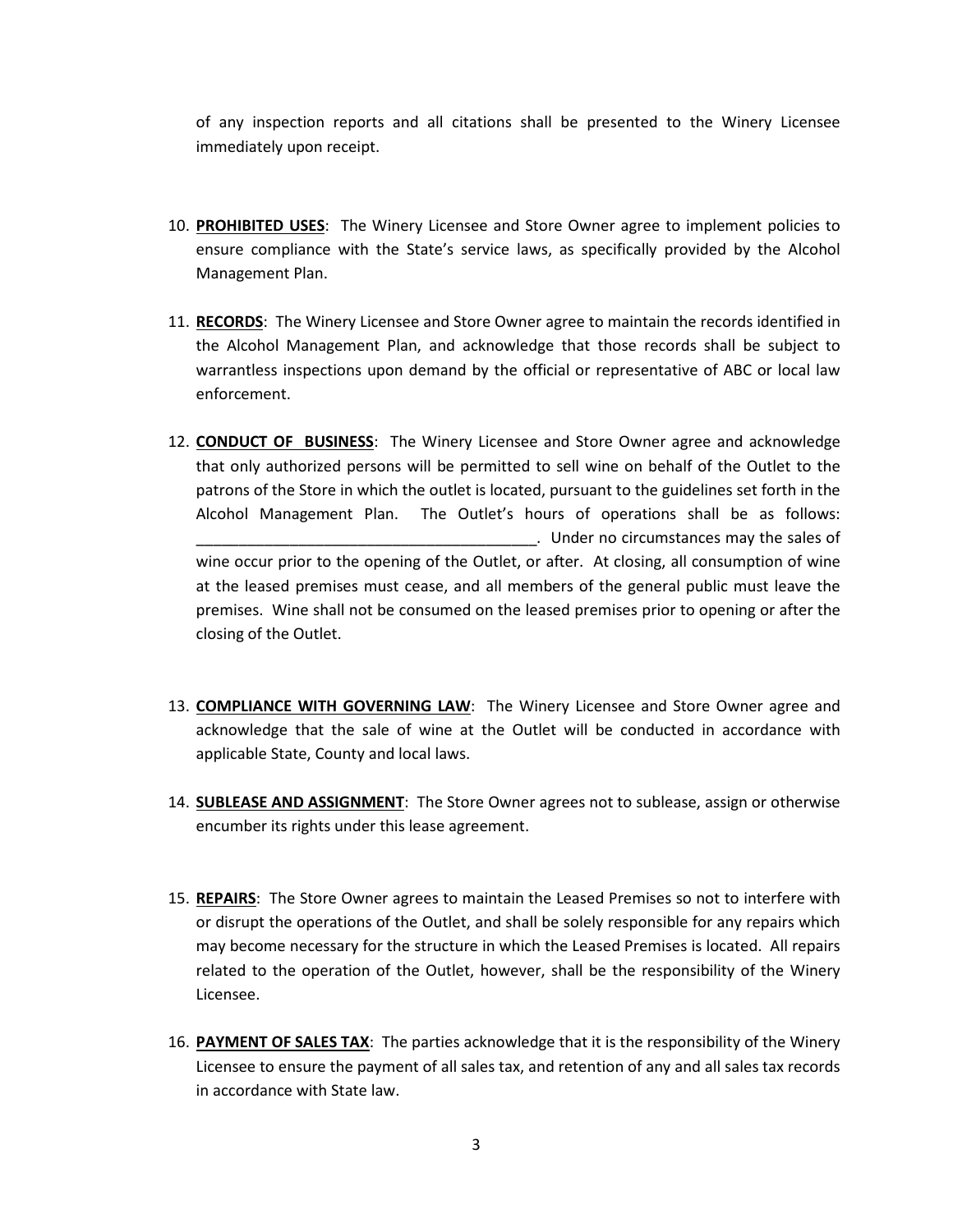- 17. **LICENSE**: The parties acknowledge that it is the responsibility of the Winery Licensee to maintain its' plenary or farm winery licenses, and to pay any and all costs related to that license.
- 18. **TERMINATION**: This Lease shall be terminated upon notice provided in accordance with this Agreement for the following reasons:
	- a. Any noncompliance with the standards and guidelines set forth in the Alcohol Management Plan, which are not cured within a reasonable period of time;
	- b. Failure to provide records requested by ABC officials or representatives and/or local law enforcement;
	- c. Failure to permit ABC officials or representatives the access needed to conduct a warrantless search of the Leased Premises and related records;
	- d. The expiration and/or termination of the Winery Licensee's plenary or farm winery licenses;
	- e. Destruction of the Leased Premises;
	- f. Temporary closure of the Store in which the Leased Premised is located;
	- g. Exercise of eminent domain over the Store shall result in the immediate termination of this Lease Agreement;
	- h. For any defaults not cured within 10 days of notice;
	- i. Termination or suspension by the ABC or any governmental entity of the privilege to maintain retail outlets.
	- j. By either party upon thirty (30) days notice.
- 19. **DEFAULT**: Failure to comply with the terms of this Lease Agreement shall constitute a default. Notice of a default shall be provided immediately in accordance with the notice provisions herein. Failure to timely cure a default (which shall be no longer than 10 days after receipt of notice) shall constitute grounds for immediate termination.
- 20. **NOTICE**: No notice or other communication given under this Lease shall be effective unless in writing and delivered in person or mailed by registered or certified mail, return receipt requested, first class, postage prepaid or delivered by overnight courier. Any such notice shall be addressed as follows:
	- a. As to the Winery Licensee: \_\_\_\_\_\_\_\_\_\_\_\_\_\_\_\_\_\_\_\_\_\_\_\_\_\_\_\_\_\_\_\_\_\_\_\_\_\_\_\_
	- b. As to the Store Owner:
- 21. **GOVERNING LAW**: Any questions regarding the terms of this Lease and the rights and liabilities of the parties shall be determined in accordance with the laws of New Jersey, and that all disputes arising hereunder shall be heard and decided in the local jurisdiction in which the Leased Premises are located.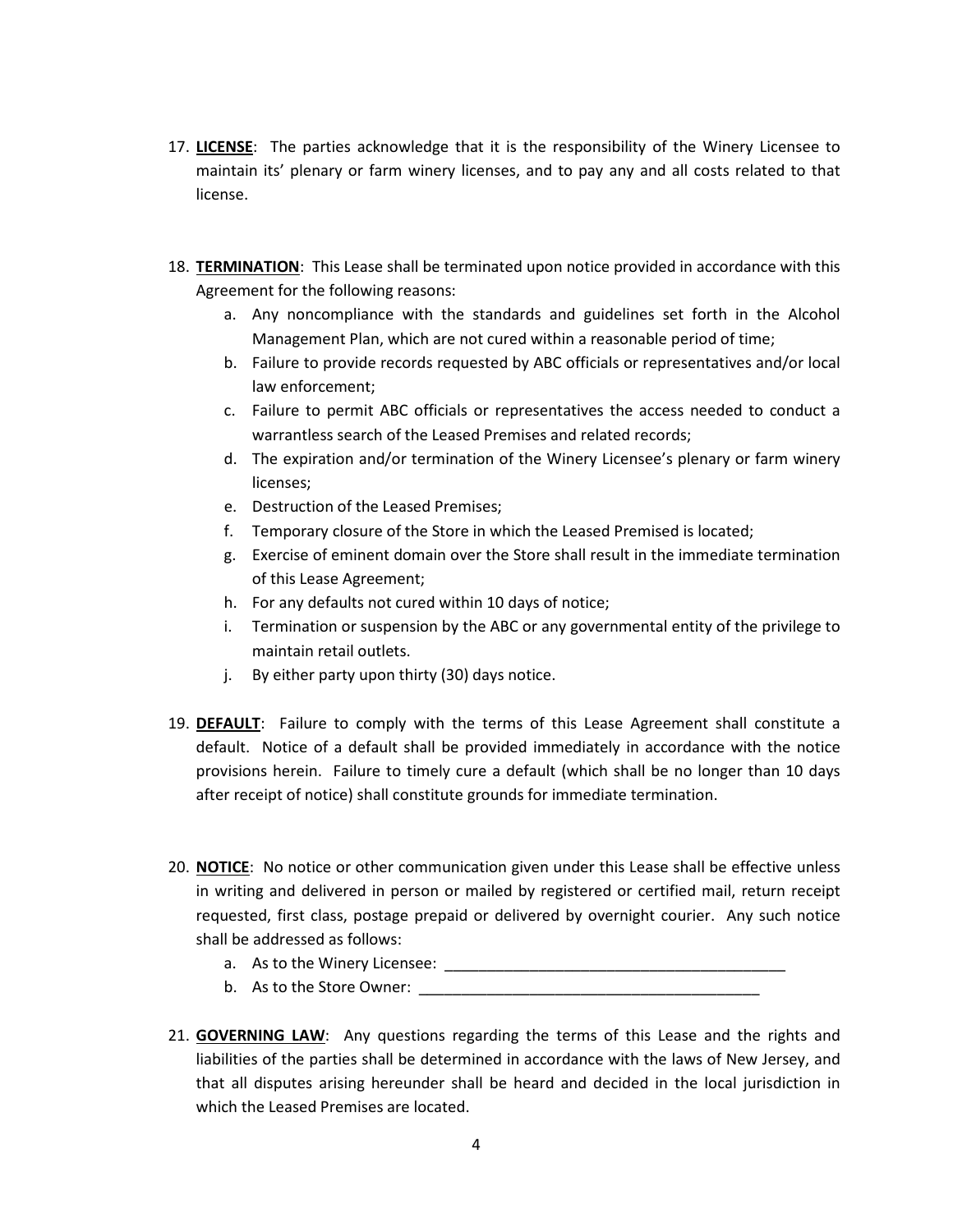- 22. **EFFECTIVE DATE**: The effective date of this Lease shall be on the date upon which this Lease is executed by the Winery Licensee and Store Owner.
- 23. **ATTORNEYS FEES**: The parties agree to bear the costs of their own attorneys for any litigation that is related in any way to the terms of this Lease Agreement.

**IN WITNESS WHEREOF**, the Winery Licensee and Store Owner have signed this Lease as the date first set forth above:

WINERY LICENSEE: By: . Date: Print Name: Title: STORE OWNER: By:  $\qquad \qquad$ Date: Print Name: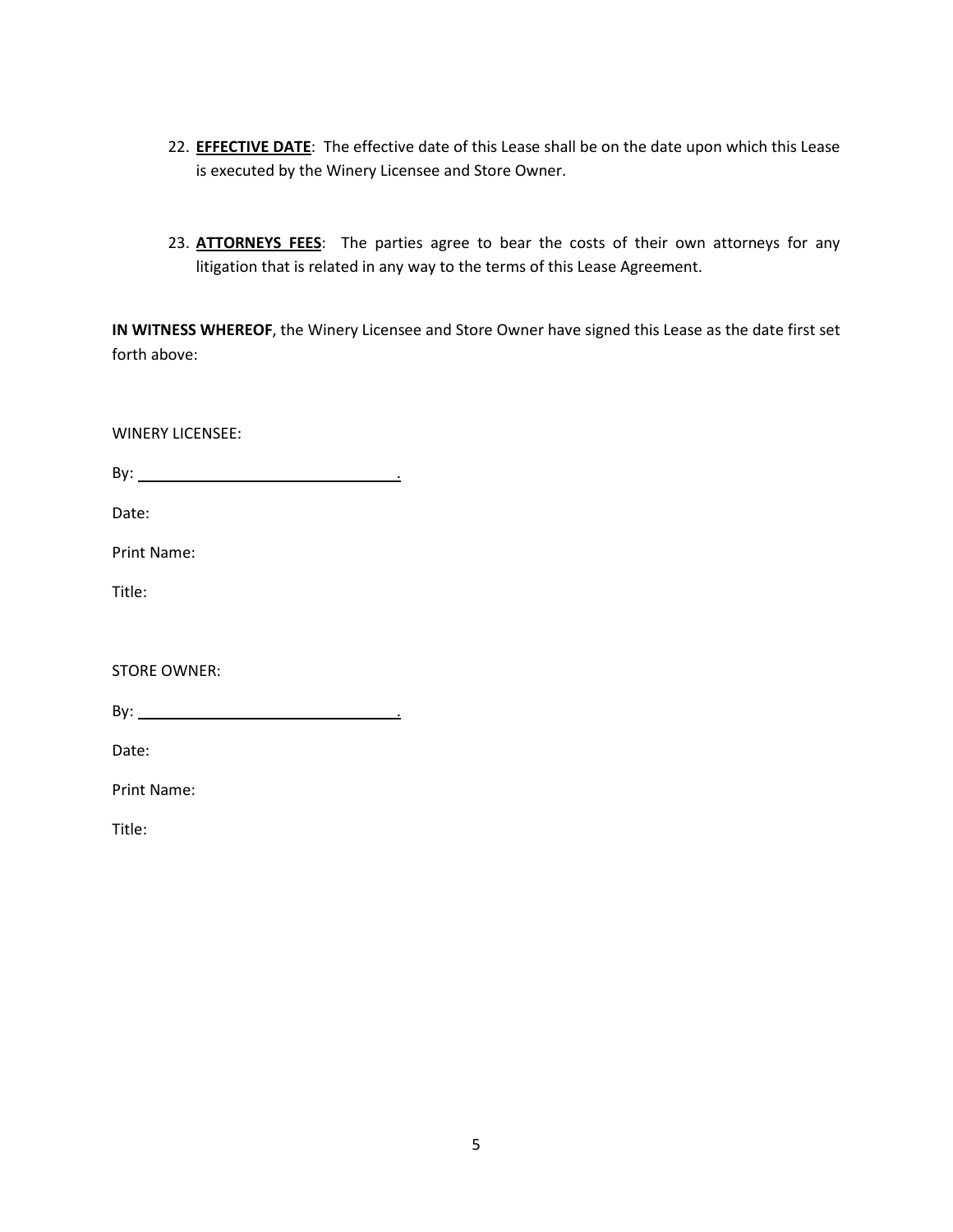

STATE OF NEW JERSEY DEPARTMENT OF LAW AND PUBLIC SAFETY DIVISION OF ALCOHOLIC BEVERAGE CONTROL P.O. BOX 087, 140 EAST FRONT STREET TRENTON, NJ 08625-0087

The Honorable \_\_\_\_\_\_\_\_\_\_\_\_\_\_\_\_\_\_\_\_\_\_\_

(MAYORS NAME)

Mayor of \_\_\_\_\_\_\_\_\_\_\_\_\_\_\_\_\_\_\_\_\_\_\_\_\_\_\_\_

(TOWN NAME)

\_\_\_\_\_\_\_\_\_\_\_\_\_\_\_\_\_\_\_\_\_\_\_\_\_\_\_\_\_\_\_\_\_\_\_\_\_\_\_\_\_\_\_ ADDRESS LINE 1

\_\_\_\_\_\_\_\_\_\_\_\_\_\_\_\_\_\_\_\_\_\_\_\_\_\_\_\_\_\_\_\_\_\_\_\_\_\_\_\_\_\_\_ ADDRESS LINE 2

RE: \_\_\_\_\_\_\_\_\_\_\_\_\_\_\_\_\_\_\_\_\_\_\_\_\_\_\_\_\_\_\_\_\_\_\_\_\_\_\_\_\_\_\_\_\_\_\_\_\_\_\_\_\_\_\_\_\_\_\_\_\_\_\_\_

(LEGAL NAME OF LICENSEE)

Dear Mayor \_\_\_\_\_\_\_\_\_\_\_\_\_\_\_\_\_\_\_\_\_\_\_\_\_\_\_\_\_\_\_\_\_\_\_\_\_\_\_:

(LAST NAME OF MAYOR)

 The Division of Alcoholic Beverage Control recently received an application for a new Winery Outlet/Salesroom which was filed by \_\_\_\_\_\_\_\_\_\_\_\_\_\_\_\_\_\_\_\_\_\_\_\_\_\_\_\_\_\_\_\_\_\_\_\_\_\_\_\_\_\_\_\_\_\_\_\_\_\_\_\_. The

(LEGAL NAME OF LICENSEE)

applicant is a winery licensee presently authorized to produce wines at a winery located in \_\_\_\_\_\_\_\_\_\_\_\_\_\_\_\_\_\_\_\_\_\_\_\_\_\_\_\_\_\_\_\_\_\_\_\_\_\_\_\_\_\_\_\_. The application requests that this new

(TOWN WHERE WINERY IS LOCATED)

Outlet/Salesroom be sited at \_\_\_\_\_\_\_\_\_\_\_\_\_\_\_\_\_\_\_\_\_\_\_\_\_\_\_\_\_\_\_\_\_\_\_\_\_\_\_\_\_\_\_\_\_\_\_\_\_\_\_\_\_\_\_\_\_\_\_\_\_\_\_\_\_.

(ADDRESS OF PROPOSED OUTLET)

 This license, issued pursuant to **N.J.S.A.** 33:1-10.2(a), would authorize \_\_\_\_\_\_\_\_\_\_\_\_\_\_\_\_\_\_\_\_\_\_\_\_\_\_\_\_\_\_\_\_\_\_\_\_\_\_\_\_\_\_\_\_\_\_\_\_\_\_\_\_ to offer samples for on premises

(LEGAL NAME OF LICENSEE)

consumption and to sell his products in original packages at retail to consumers for on or off premises consumption. The premise remains a BYOB establishment where customers are allowed to bring their own wine as well.

 The licensee's hours of operation would be restricted to the legal hours of sale established by expressed and the ordinance.

(PROPOSED SALESROOM/OUTLET MUNICIPALITY)

 I am providing you with this notice to ensure your awareness of this request for a State-issued license to operate within the municipal limits of \_\_\_\_\_\_\_\_\_\_\_\_\_\_\_\_\_\_\_\_\_\_\_\_\_\_\_\_\_\_\_\_\_\_\_\_\_\_\_\_\_\_\_\_\_\_\_\_\_. The

(PROPOSED SALESROOM/OUTLET MUNICIPALITY)

Division welcomes your relevant written comments or observations on this matter.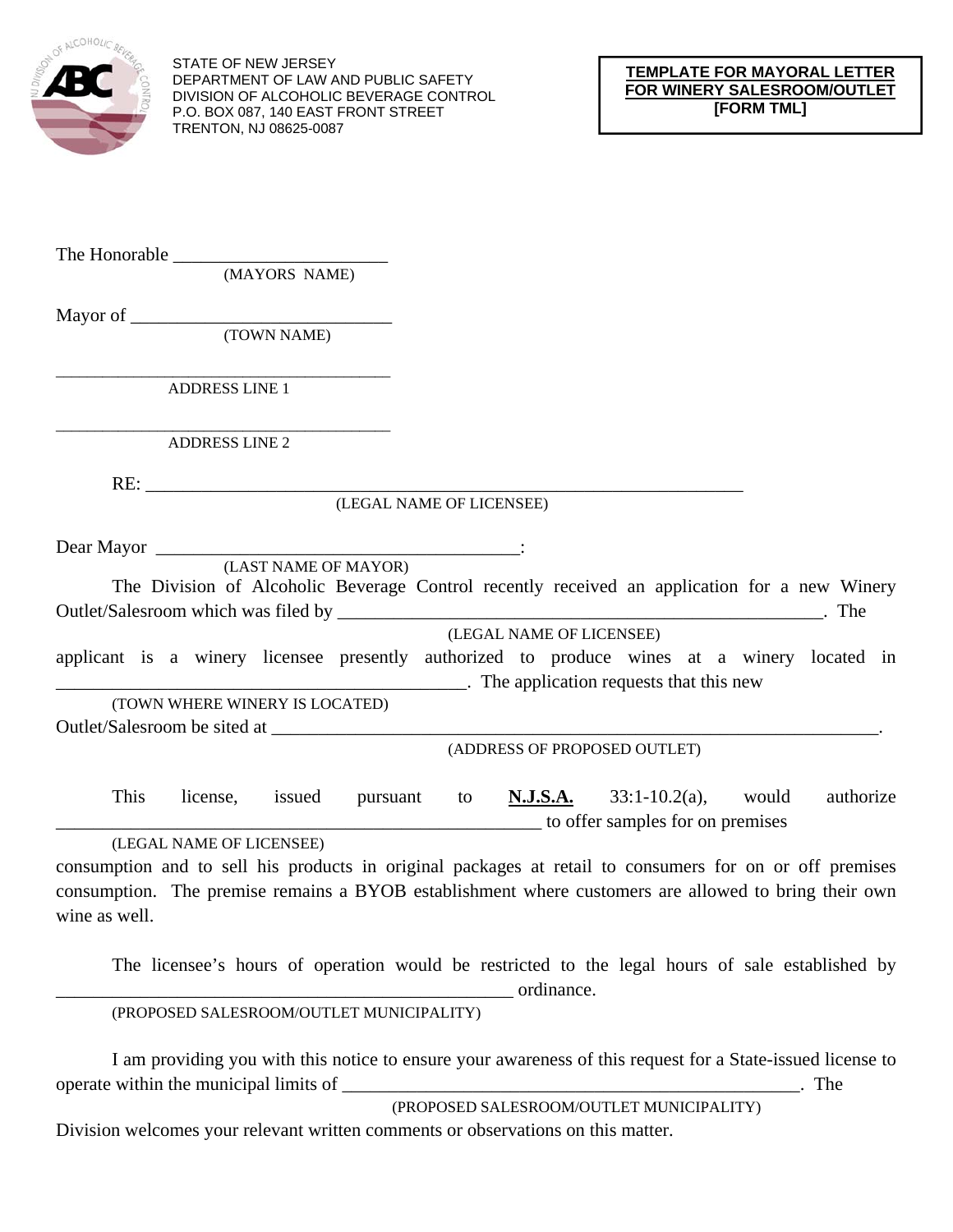### PAGE 2

If you have any questions, please contact Acting Director Jonathan A. Orsen at 609-984-3230.

Very truly yours,

\_\_\_\_\_\_\_\_\_\_\_\_\_\_\_\_\_\_\_\_\_\_\_\_\_\_\_\_\_\_\_\_\_\_\_\_\_\_\_\_ Winery Signature

> On Behalf of Jonathan A. Orsen Acting Director

c: \_\_\_\_\_\_\_\_\_\_\_\_\_\_\_\_\_\_\_\_\_\_\_\_\_\_\_\_\_\_\_\_, Municipal Clerk \_\_\_\_\_\_\_\_\_\_\_\_\_\_\_\_\_\_\_\_\_\_\_\_\_\_\_\_

> \_\_\_\_\_\_\_\_\_\_\_\_\_\_\_\_\_\_\_\_\_\_\_\_\_\_\_\_, Chief Police Dept.

 $\overline{\phantom{a}}$  , and the set of the set of the set of the set of the set of the set of the set of the set of the set of the set of the set of the set of the set of the set of the set of the set of the set of the set of the s

 $\mathcal{L}_\text{max}$  and  $\mathcal{L}_\text{max}$  and  $\mathcal{L}_\text{max}$  and  $\mathcal{L}_\text{max}$ 

\_\_\_\_\_\_\_\_\_\_\_\_\_\_\_\_\_\_\_\_\_\_\_\_\_\_\_\_

 $\frac{1}{\sqrt{2}}$  ,  $\frac{1}{\sqrt{2}}$  ,  $\frac{1}{\sqrt{2}}$  ,  $\frac{1}{\sqrt{2}}$  ,  $\frac{1}{\sqrt{2}}$  ,  $\frac{1}{\sqrt{2}}$  ,  $\frac{1}{\sqrt{2}}$  ,  $\frac{1}{\sqrt{2}}$  ,  $\frac{1}{\sqrt{2}}$  ,  $\frac{1}{\sqrt{2}}$  ,  $\frac{1}{\sqrt{2}}$  ,  $\frac{1}{\sqrt{2}}$  ,  $\frac{1}{\sqrt{2}}$  ,  $\frac{1}{\sqrt{2}}$  ,  $\frac{1}{\sqrt{2}}$  $\frac{1}{\sqrt{2}}$  ,  $\frac{1}{\sqrt{2}}$  ,  $\frac{1}{\sqrt{2}}$  ,  $\frac{1}{\sqrt{2}}$  ,  $\frac{1}{\sqrt{2}}$  ,  $\frac{1}{\sqrt{2}}$  ,  $\frac{1}{\sqrt{2}}$  ,  $\frac{1}{\sqrt{2}}$  ,  $\frac{1}{\sqrt{2}}$  ,  $\frac{1}{\sqrt{2}}$  ,  $\frac{1}{\sqrt{2}}$  ,  $\frac{1}{\sqrt{2}}$  ,  $\frac{1}{\sqrt{2}}$  ,  $\frac{1}{\sqrt{2}}$  ,  $\frac{1}{\sqrt{2}}$ 

\_\_\_\_\_\_\_\_\_\_\_\_\_\_\_\_\_\_\_\_\_\_\_\_\_\_\_\_

 $\frac{1}{\sqrt{2}}$  ,  $\frac{1}{\sqrt{2}}$  ,  $\frac{1}{\sqrt{2}}$  ,  $\frac{1}{\sqrt{2}}$  ,  $\frac{1}{\sqrt{2}}$  ,  $\frac{1}{\sqrt{2}}$  ,  $\frac{1}{\sqrt{2}}$  ,  $\frac{1}{\sqrt{2}}$  ,  $\frac{1}{\sqrt{2}}$  ,  $\frac{1}{\sqrt{2}}$  ,  $\frac{1}{\sqrt{2}}$  ,  $\frac{1}{\sqrt{2}}$  ,  $\frac{1}{\sqrt{2}}$  ,  $\frac{1}{\sqrt{2}}$  ,  $\frac{1}{\sqrt{2}}$ 

 ABC Licensing, Submitted with Application for Salesroom/Outlet via NJ ABC POSSE

**NOTE:** Use the above letter template to make notice to the Mayor, Municipal Clerk and Chief of Police that the winery has applied for an outlet/salesroom within their city limits. **If** any changes are made to the template, it must be brought to the Divisions attention.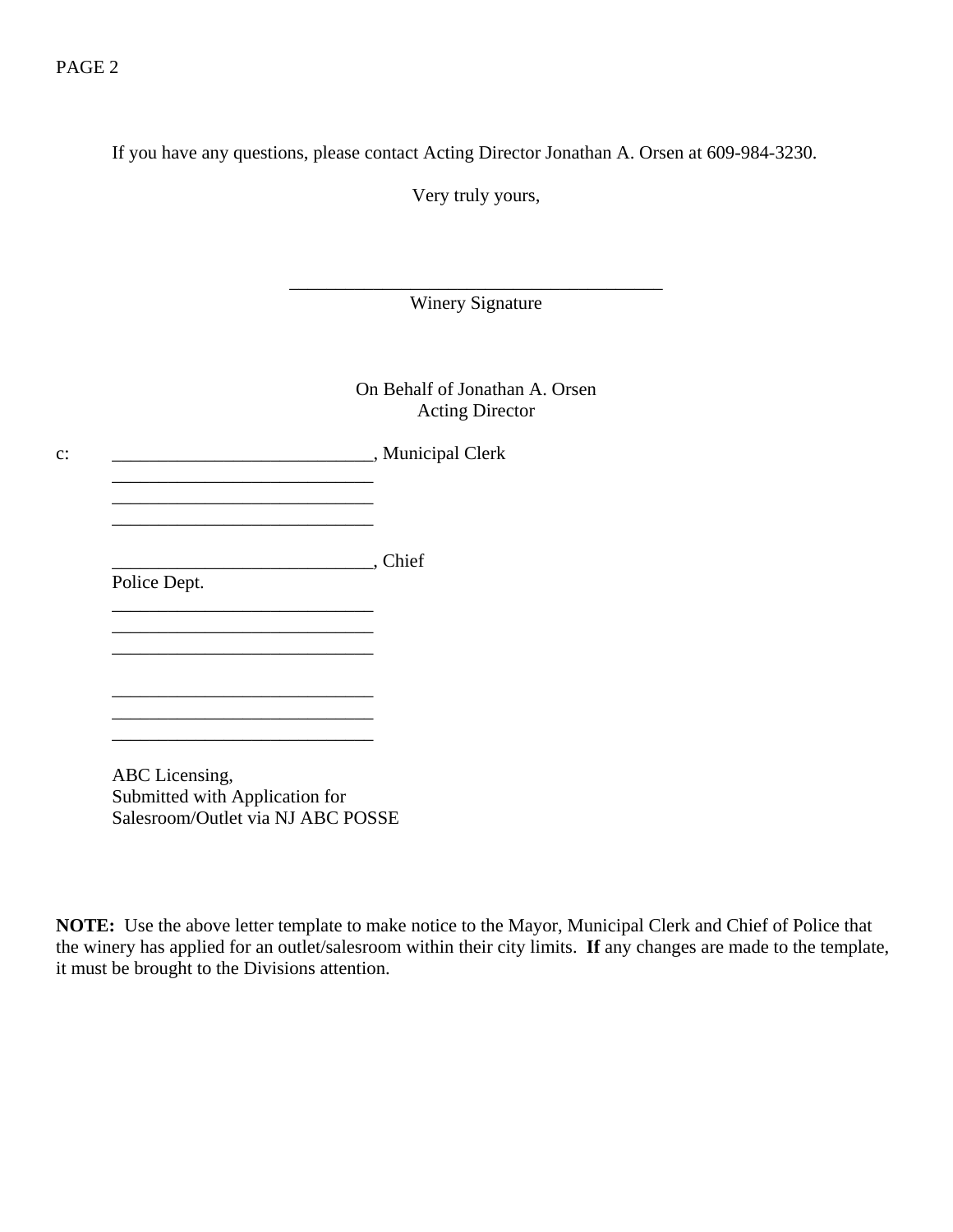## **STATE OF NEW JERSEY DEPARTMENT OF LAW AND PUBLIC SAFETY DIVISION OF ALCOHOLIC BEVERAGE CONTROL**

) ) ) )

IN THE MATTER OF A REQUEST TO OPEN RETAIL SALES ROOM PRIOR TO OBTAINING AN INSPECTION FROM THE DIVISION OF ALCOHOLIC BEVERAGE CONTROL FOR

|                   | Outlet                |
|-------------------|-----------------------|
| <b>LOCATED AT</b> |                       |
|                   |                       |
|                   | <b>Outlet Address</b> |
|                   |                       |
| ΒY                |                       |
|                   |                       |
|                   | Winery/Licensee Name  |
|                   |                       |

## AFFIDAVIT OF ACCEPTANCE OF **RESPONSIBILITIES** BY WINERIES WITH ADDITIONAL RETAIL **PRIVILEGES**

I, the contract of the contract of the contract of full age do hereby affirm and say:

1. I hold the position of \_\_\_\_\_\_\_\_\_\_\_\_\_\_\_\_\_\_\_\_\_\_\_\_\_\_\_\_\_\_\_\_\_\_\_ with \_\_\_\_\_\_\_\_\_\_\_\_\_\_\_\_\_\_\_\_\_\_\_\_\_\_\_\_\_\_\_\_\_\_\_ (Winery/Licensee). I make this affidavit in support of a request to be considered by the Division of Alcoholic Beverage Control ("ABC") as eligible to open a retail sales room to be located at without the need for an inspection by ABC personnel. I understand that this request is for a temporary approval, which may be rescinded by the ABC at any time, and for any reason. I also understand that any violation of ABC Rules and Regulations will result in a rescission of this temporary approval and that the site will not be considered for approval in the future. I understand that a formal inspection will be scheduled at some time in the future.

2. I am fully familiar with the facts stated herein, and am authorized to make this request on behalf of **Exercise** (Winery/Licensee).

3. On \_\_\_\_\_\_\_\_\_\_\_\_\_\_\_\_\_\_\_\_\_\_, I filed a Winery Salesroom Application on behalf of the contract of the contract of the contract of the contract (Winery/Licensee), with the application complete in all respects and the following attachments: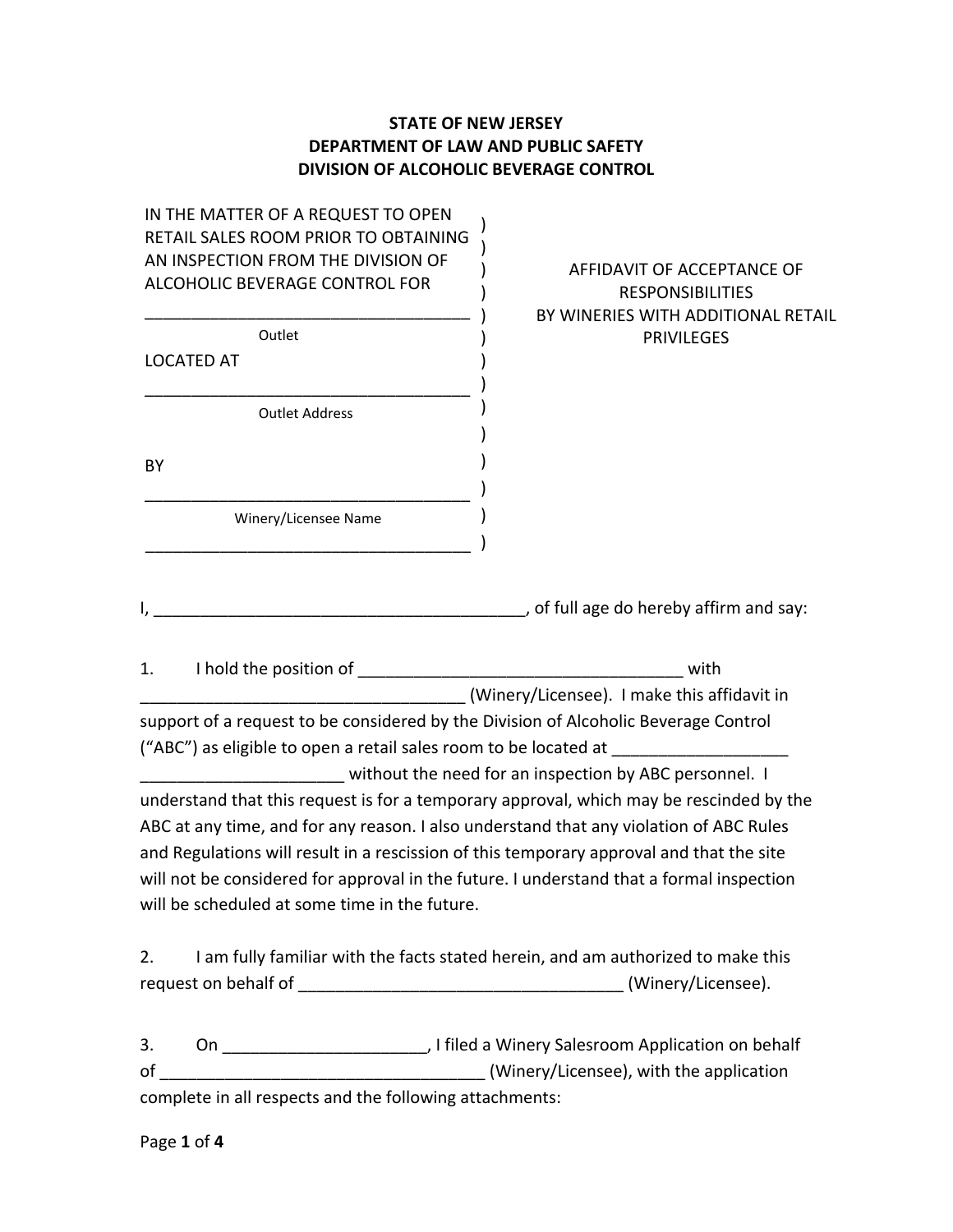- a. Affidavit of Publication,
- b. Executed lease/Alcohol Management Agreement,
- c. The sketch/site plan clearing depicting the areas of sale, storage and display of the alcoholic beverages, and
- d. Affidavit of Acceptance of Responsibilities.

4. The Winery/licensee has sent notice of this application to the Mayor of the municipality where the outlet will be sited, and copied that notice to the Municipal Clerk and Police Chief of that municipality as well as the ABC. Such notice was sent on \_\_\_\_\_\_\_\_\_\_\_\_\_\_\_\_\_\_\_\_\_\_\_\_\_\_\_\_\_\_\_ via regular mail.

Applicant must notify the Division of any changes.

5. A qualified representative of the Winery/licensee has inspected the site on and deemed it appropriate and compliant in order to be issued this privilege. This inspection was performed by

6. A Lease/Alcohol Management Plan has been executed with the Landlord/operator of the location for an Additional Retail Privilege. A copy of the executed Lease/Alcohol Management Plan is hereby attached as Exhibit 1.

a. The attached lease HAS/HAS NOT **(CIRCLE ONE)** been altered from the original lease form created by the Garden State Wine Growers Association.

7. All Alcoholic beverages will be stored in a secured area as set forth in the application site plan.

8. The proposed premise IS/IS NOT (**CIRCLE ONE)** located within 200 feet of a church or school.

9. Only authorized persons, such as the Landlord and its designated staff, are permitted to sell wine at the outlets. These authorized persons have been trained in the handling and serving of alcoholic beverages and any other regulations applicable to the operation of the outlet. All authorized personnel have executed the required "Agreement with Authorized Persons for the Sale of Wine at Licensed Retail Outlets" and those executed Agreements are available for inspection on the retail outlet premises. The winery/licensee will conduct refresher training sessions periodically and will ensure that any new employees are trained and execute the required Agreement.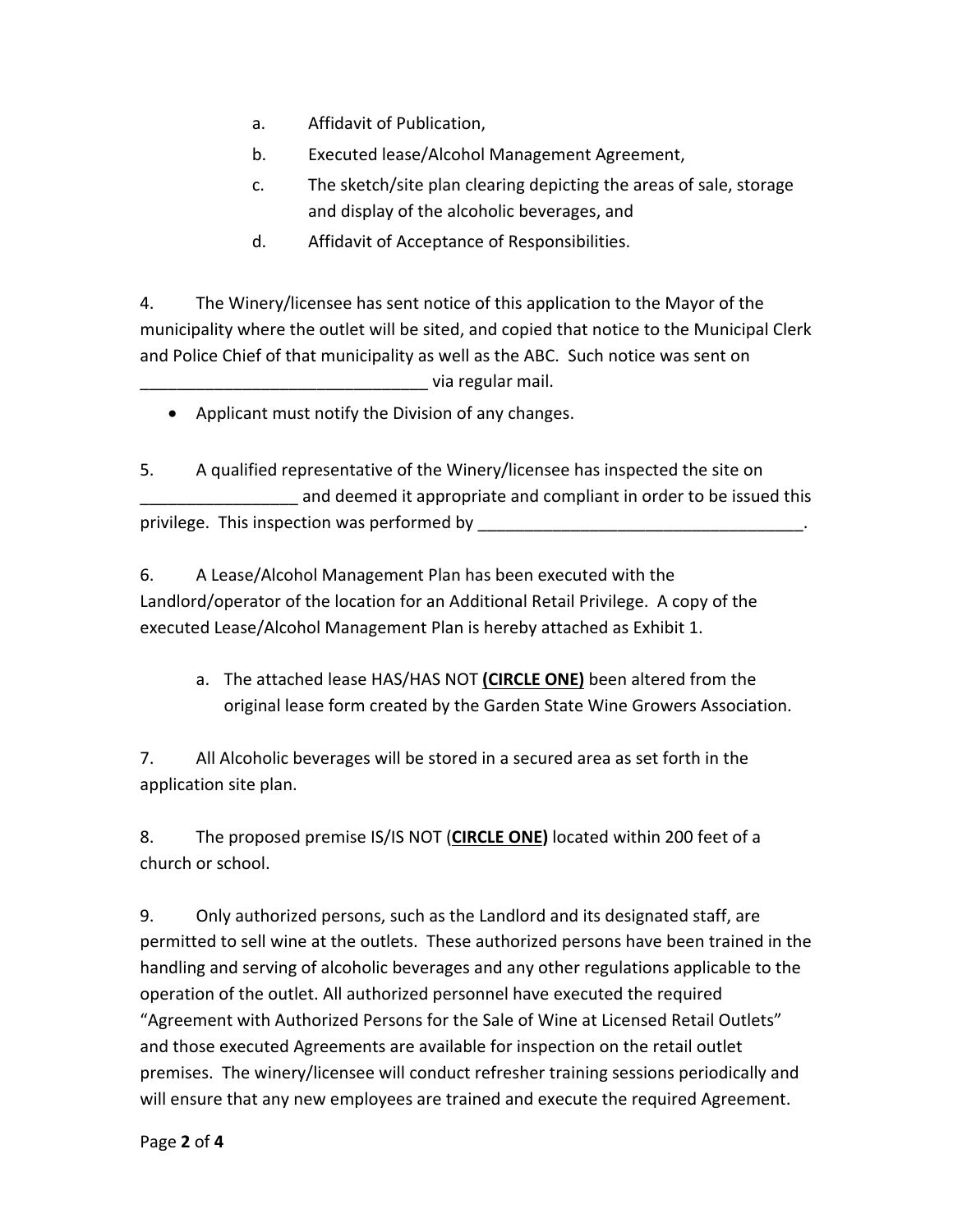10. The Winery/licensee has advised the Landlord/operator that they may, at any time, refuse the sale of wine to any customer.

11. Employees of the Landlord/operator have been advised that all activity on the premise must be undertaken by the Winery/licensee or one of the Winery/licensee's bona‐fide employees. The sale, service, stocking (including tastings) must be conducted only by persons of at least 18 years of age. Persons between the ages of 16 and 18 years of age may be employed on the premise only if they have been issued a Minor's Employment Permit (N.J.S.A . 13:2‐14.2 et seq.).

12. The Winery/licensee has advised the Landlord/operator to allow customers to continue bringing their own beer or wine as allowed by municipal ordinance. The Winery/licensee and Landlord/operator will encourage the corking and taking home of unused product.

13. The Winery/licensee has informed the Landlord/operator that alcoholic beverage activity on the premise may only occur during the legal hours of sale for plenary retail consumption licenses established by ordinance of the municipality in which the license is sited.

14. Winery/licensee and Landlord/operator understand and acknowledge that all required documents are to be kept on the outlet premises. These documents are:

- a. The winery outlet application,
- b. The executed Lease/Alcohol Management Plan,
- c. A complete and updated E141A (employee list),
- d. The permit certificate, conspicuously displayed on site,
- e. The executed Agreement with Authorized Persons for the Sale of Wine at License Retail Outlets,
- f. All sales records related to the operation of the retail outlet.

15. Winery/licensee and Landlord/operator understand and acknowledge that sales of wine by the glass are strictly prohibited.

16. Winery/licensee and Landlord/operator understand and acknowledge that the Landlord/operator cannot charge for providing samples to patrons.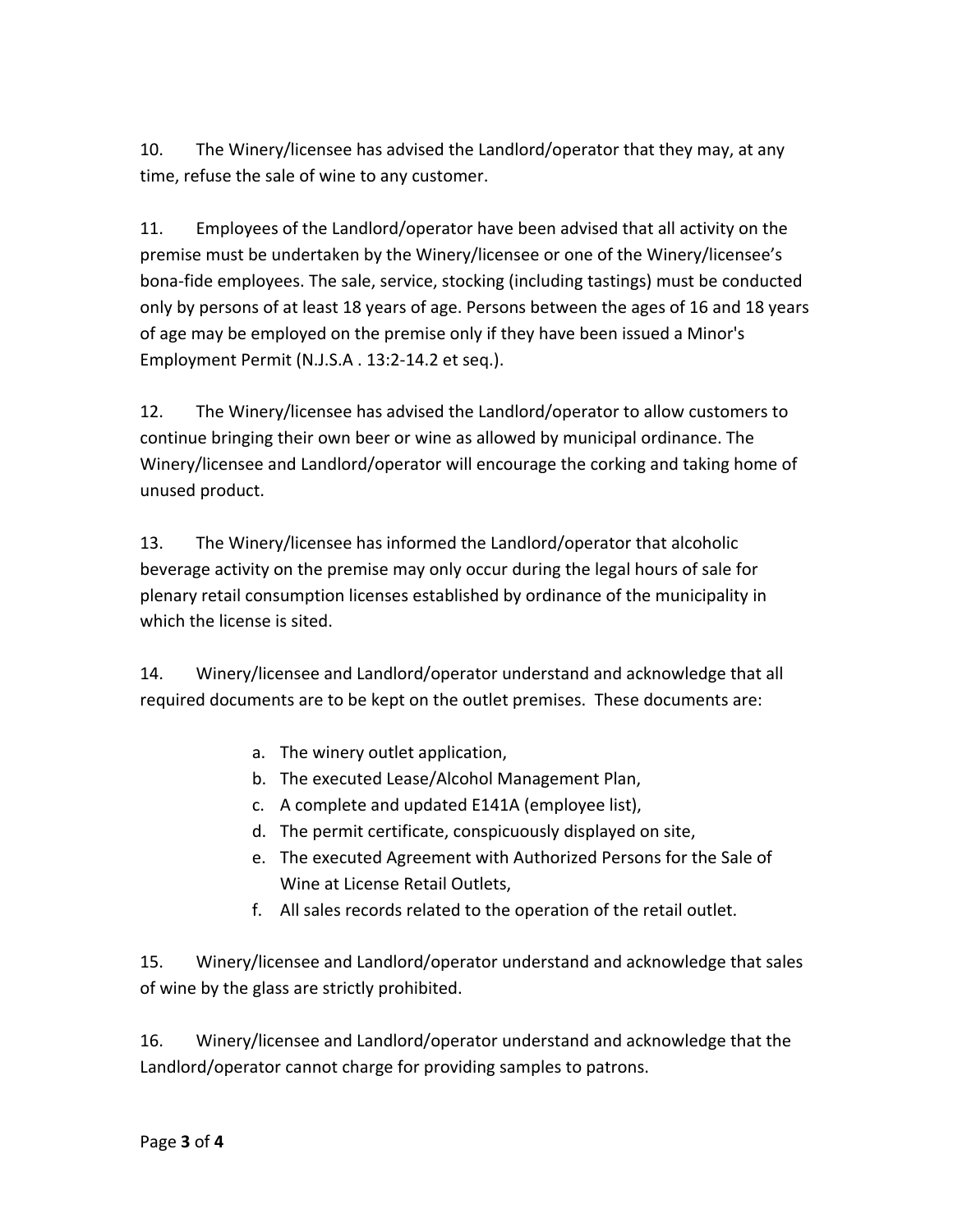17. Winery/licensee and Landlord/operator understand and acknowledge that there are to be no "food and wine" pairings at this location.

18. The Winery/licensee will conduct, at a minimum, monthly site visits to insure compliance with all applicable ABC Rules and Regulations, and will self‐report any non‐ compliance to the ABC.

19. The Winery/licensee and the Landlord/operator understand and acknowledge the advertising restrictions regarding the sale of wine at outlets. The winery will be proactive to insure that the outlet is not advertising sales of the winery's product at their site, but stating that the winery's product is available at that site.

I certify that the foregoing statements made by me are true. I am aware that if any of the foregoing statements made by me are willfully false, I am subject to punishment. I have made no changes to the original affidavit template provided from the Division.

Dated:  $\Box$ 

Winery/licensee

Sworn to and subscribed before

me on this \_\_\_\_\_\_\_ day of

 $\overline{\phantom{a}}$ , 20 $\overline{\phantom{a}}$ , 20 $\overline{\phantom{a}}$ .

\_\_\_\_\_\_\_\_\_\_\_\_\_\_\_\_\_\_\_\_\_\_\_\_\_\_\_\_\_\_\_ Notary Public

NOTE: AFFIANT'S SIGNATURE MUST BE NOTARIZED BEFORE A NOTARY PUBLIC OR AN ATTORNEY AT LAW LICENSED IN THE STATE OF NEW JERSEY.

OUTLET ACKNOWLEDGEMENT:

I, \_\_\_\_\_\_\_\_\_\_\_\_\_\_\_\_\_\_\_\_\_\_\_\_\_\_\_\_\_\_\_\_\_\_, have reviewed the above affidavit in its entirety. I hereby acknowledge and understand the duties and responsibilities placed upon the Landlord/operator of a winery outlet.

Dated: \_\_\_\_\_\_\_\_\_\_\_\_\_\_\_ \_\_\_\_\_\_\_\_\_\_\_\_\_\_\_\_\_\_\_\_\_\_\_\_\_\_\_\_\_\_

ON BEHALF OF

 $\overline{\phantom{a}}$  , and the contract of the contract of the contract of the contract of the contract of the contract of the contract of the contract of the contract of the contract of the contract of the contract of the contrac (Landlord/operator)